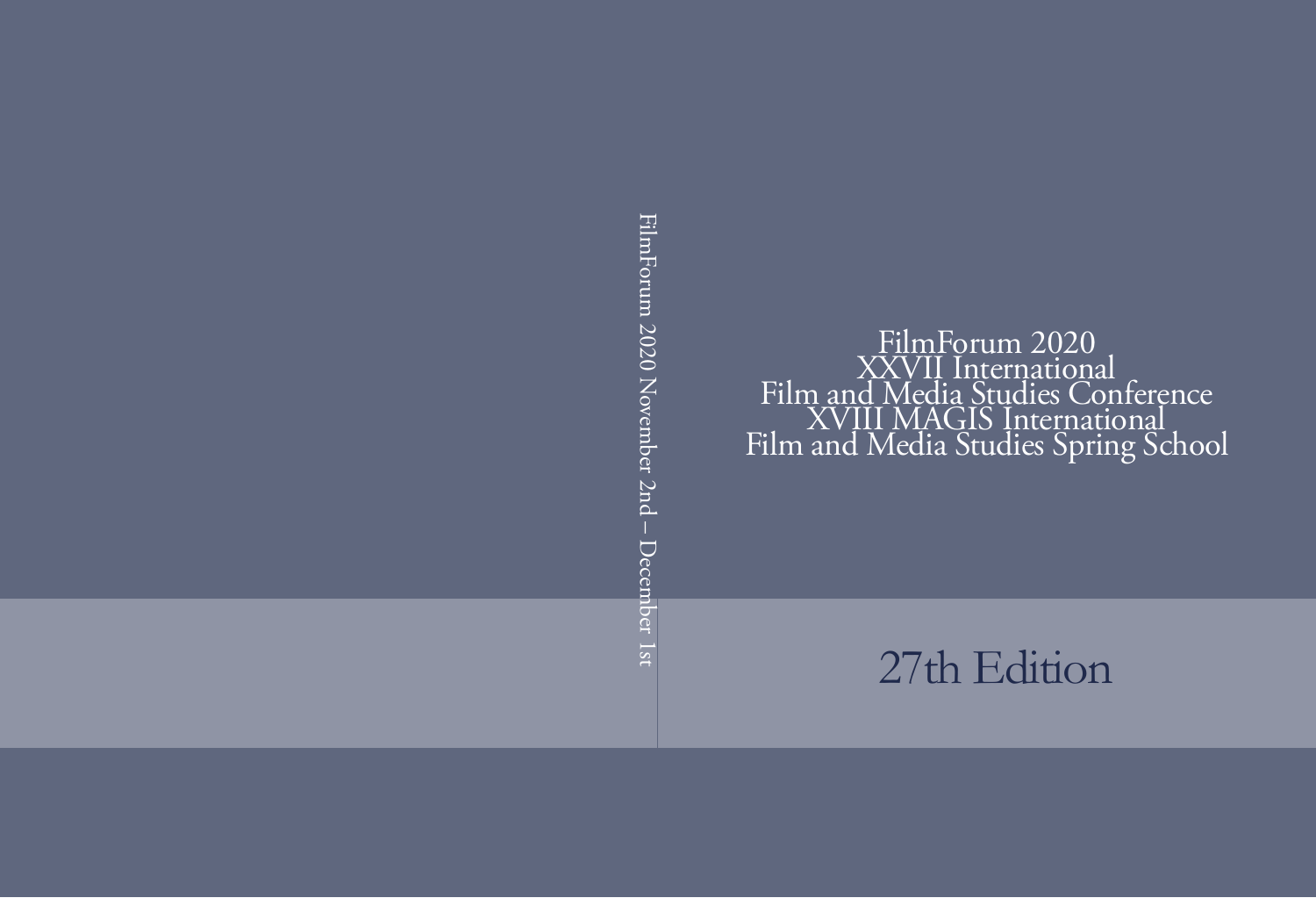filmforum/2020

Gorizia-Udine, November 2nd – December 1st

XXVII International Film and Media Studies Conference *Retuning the Screen. Sound Methods and the Aural Dimension of Film & Media History* Gorizia-Udine, November 2nd – 4th

XVIII MAGIS International Film and Media Studies Spring School *Pandemic Media. New Frameworks for Teaching and Research*  Gorizia-Udine, November 10th – December 1st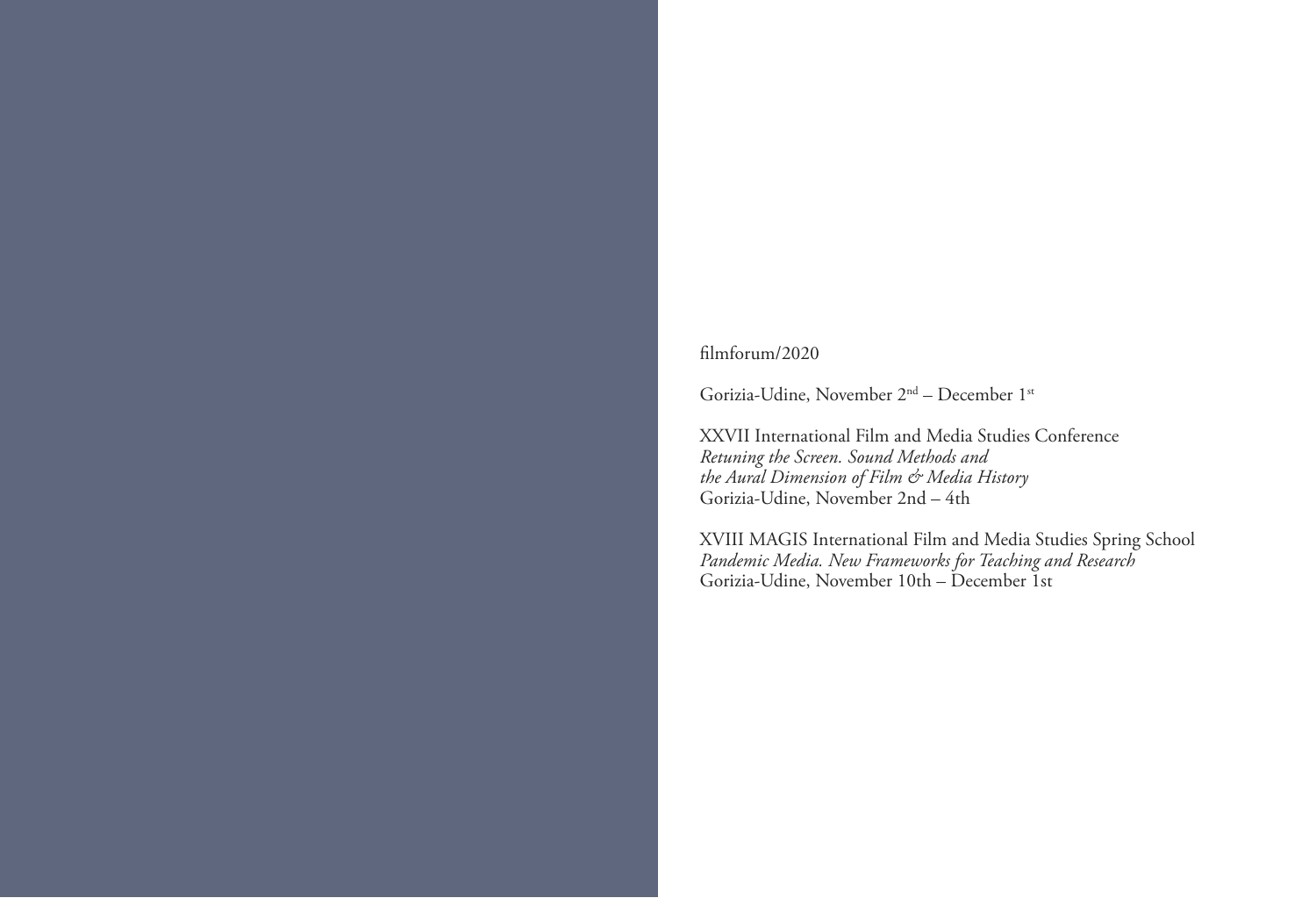### *Coordinator*:

Simone Venturini (Università degli Studi di Udine)

XXVII International Film and Media Studies Conference – *Retuning the Screen. Sound Methods and the Aural Dimension of Film & Media History*

*Scientific Coordinators*: Simone Dotto, Andrea Mariani, Leonardo Quaresima, Simone Venturini (Università degli Studi di Udine), Diego Cavallotti (Università degli Studi di Cagliari)

*Scientific Committee*: Mariapia Comand, Francesco Pitassio, Leonardo Quaresima, Cosetta Saba, Simone Venturini (Università degli Studi di Udine), Sara Martin (Università di Parma), Federico Zecca (Università degli Studi di Bari "Aldo Moro")

*Project and Organisational Board*: Serena Bellotti, Laura Cesaro, Mary Comin, Lorenzo Lazzari, Petra Marlazzi, Silvia Mascia, Greta Plaitano, Paolo Villa (Università degli Studi di Udine).

XVIII MAGIS International Film and Media Studies Spring School – *Pandemic Media. New Frameworks for Teaching and Research*

*Scientific Coordinators*: Diego Cavallotti (Università degli Studi di Cagliari), Simone Venturini (Università degli Studi di Udine)

*Steering Committee*: Simone Dotto, Andrea Mariani (Università degli Studi di Udine), Giovanna Maina (Independent Scholar), Federico Giordano (Università Telematica San Raffaele, Roma), Federico Zecca (Università degli Studi di Bari "Aldo Moro")

*Cinema and Contemporary Arts – Moving-Image Based Art Strategies Within a Pandemic Media*: Vincenzo Estremo (Nuova Accademia Belle Arti, Milano), Francesco Federici (Università degli Studi del Molise), Lorenzo Lazzari (Università degli Studi di Udine), Annalisa Pellino (IULM, Milano)

*The Film and Media Heritage – Time of Distance. Researching and Transmitting Film and Media History under/against Covid-19*: Hans-Michael Bock (Cinegraph, Hamburg), Jan Distelmeyer (Fachhochschule Potsdam/Universität Potsdam), Simone Venturini (Università degli Studi di Udine)

*Media Archaeology* – *Pandemic Media Literacy: Notes on Digital and Archival Activism*: Diego Cavallotti (Università degli Studi di Cagliari), Simone Dotto, Andrea Mariani, Simone Venturini (Università degli Studi di Udine), Pepita Hesselberth (Leiden University Centre for the Arts in Society), Sebastian Scholz (Vrije Universiteit Amsterdam)

*Porn Studies – At Home with Pornography": Cultural Implications of the Pandemic on Pornographic Production and Consumption*: Enrico Biasin (Independent Scholar), Giovanna Maina (Independent Scholar), Federico Zecca (Università degli Studi di Bari "Aldo Moro")

*Post-Cinema – Vulnerable Media and Mediated Intimacies in Times of Global Pandemic* : Nicole Braida (Johannes Gutenberg-Universität Mainz), Alberto Brodesco (Università degli Studi di Trento), Ludovica Fales (University of West London), Federico Giordano (Università per Stranieri di Perugia), Ivan Girina (Brunel University London), Berenike Jung (King's College London)

*VICTOR-E Symposium - Eyewitnessing the Past? Questioning Film and Media Agency in Collective Memory and Public History* 

*Coordinators*: Francesco Pitassio, Rossella Catanese, Simone Dotto, Paolo Villa, Cosimo Tassinari (Università degli Studi di Udine)

*Organisation*: Martina Pizzamiglio (Associazione Palazzo del Cinema – Hiša Filma), SCOM – Università degli Studi di Udine, Martina Scrignaro, Stefania Capellupo, Nicola Narduzzi, Loris Nardin, Arnaldo Spessotto, Daniela Fabrici (Dipartimento di Studi Umanistici e del Patrimonio

Culturale), Carlo Carratù, Cristina Prizzi (CEGO – Università degli Studi di Udine), Diego Cavallotti (Università degli Studi di Cagliari), Marco Comar, Mary Comin, Simone Dotto, Vincenzo Estremo, Ludovica Fales, Francesco Federici, Petra Marlazzi, Gianandrea Sasso, Giacomo Vidoni, Paolo Villa (Università degli Studi di Udine), Alberto Brodesco (Università degli Studi di Trento), Giovanna Maina (Independent Scholar), Federico Zecca (Università degli Studi di Bari "Aldo Moro")

*Screenings Coordinators*: Lorenzo Lazzari, Andrea Mariani (Università degli Studi di Udine)

*Screenings and Special Events*: Ghiath Ayoub, Karim Aïnouz, Saeed Al Batal, Pierluca Ditano, Elda Felluga (Azienda Vinicola Livio Felluga), Letizia Gatti (Reading Bloom Distribution), Giuseppe Longo (Transmedia), Claudio Giapponesi (Kiné), Emanuele Vernillo (ZeLIG Film).

*Limina Award*: Mariapia Comand, Maria Ida Bernabei, Laura Cesaro (Università degli Studi di Udine), Valentina Re (Link Campus University, Roma)

*Websites*: Nello Polesello (Infofactory), Stefano Marotta, Irene Fanizza, Giovanni Buffa (Post Past)

*Technical direction*: Gianandrea Sasso, Giacomo Vidoni (Università degli Studi di Udine)

*Screenings*: Martina Pizzamiglio, Sandro Zanirato, Transmedia Spa

*Editorial supervision*: Margherita Merlo

*Layout*: Marco De Anna (Comunicazione – Università degli Studi di Udine)

*Graphics*: Stefano Ricci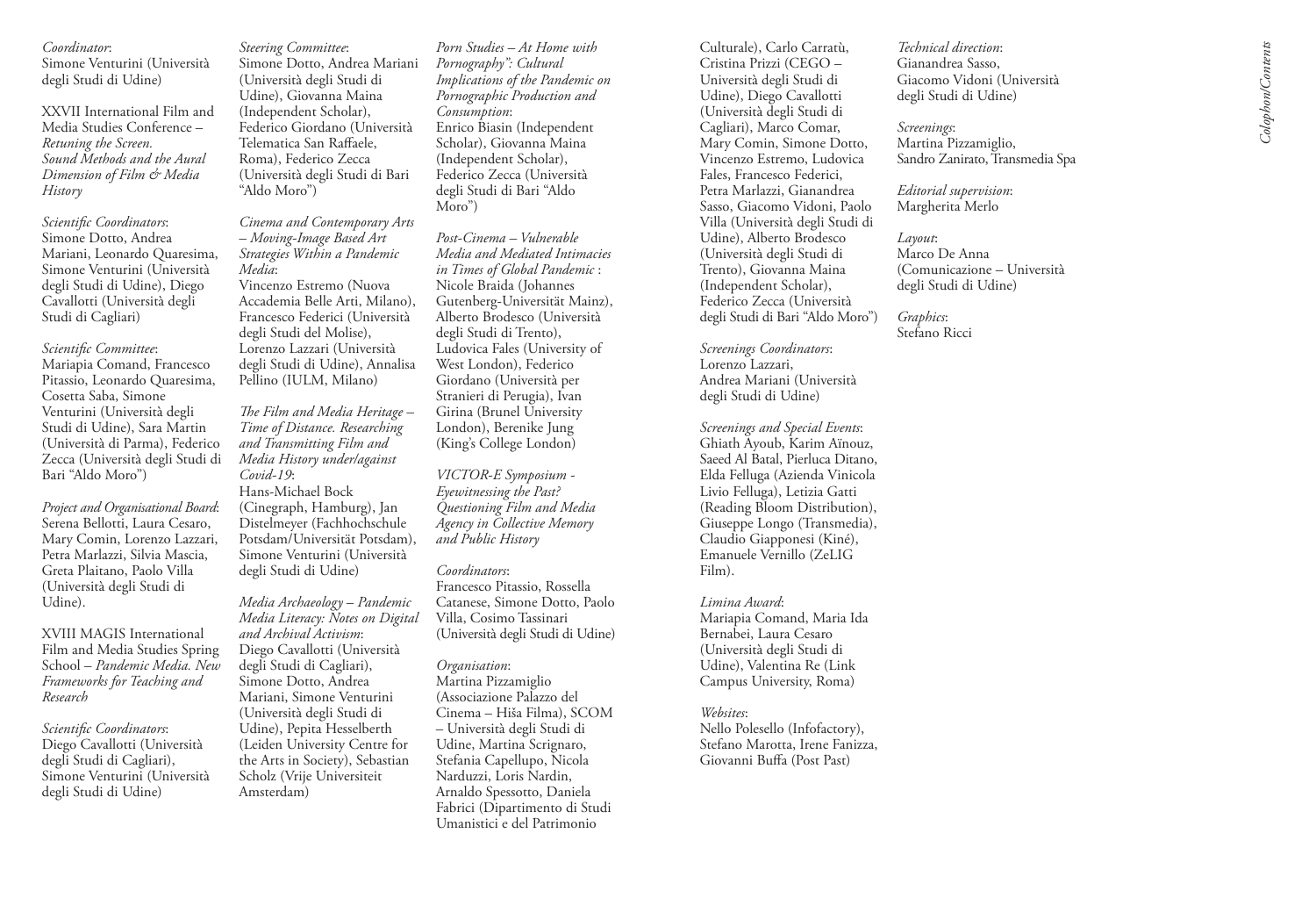Due to the uncertainties of the<br>Covid-19 situation, the<br>Coorsequent difficulties in<br>consequent difficulties in<br>planning travels and<br>organisation, and in line with<br>the health protocols adopted<br>by the University of Udine, th

www.filmforumfestival.it and will be announced through mailing lists and social media accounts.

## **Tuning Instructions**

#### $\mathbf{a}$ **On Air:**

on-line events that will be accessible only in real time via Zoom at the appointed time and channel

# **[•]**

**Record:** talks that will be pre-recorded talks that will be accessible on the website<br>**ff2020.filmforumfestival.it**<br>one week before the conference<br>and re-played via Zoom at the<br>appointed time and channel.

# h **Live:**

the event will take place only in presence, at the appointed time.

The *Limina Film Studies Book*<br>*Award* will be streamed via<br>Zoom on the Consulta<br>Universitaria del Cinema<br>(CUC) 'Montag CUC' channel

**Access and Registration**<br>Both the passwords to access<br>the pre-recorded talks available<br>on the website and the links to<br>attend the streaming via Zoom<br>on **Channel 1** and **Channel 2**<br>will be provided via e-mail to<br>the regist

**Please register by entering your e-mail address and your data on ff2020.filmforumfestival.it**

#### *Contents*

Call for Papers

XXVII International Film and Media Studies Conference November 2nd – 4th

XVIII MAGIS International Film and Media Studies Spring School November  $10^{th}$  – December  $1^{st}$ 

Screenings November  $5<sup>th</sup> - 19<sup>th</sup>$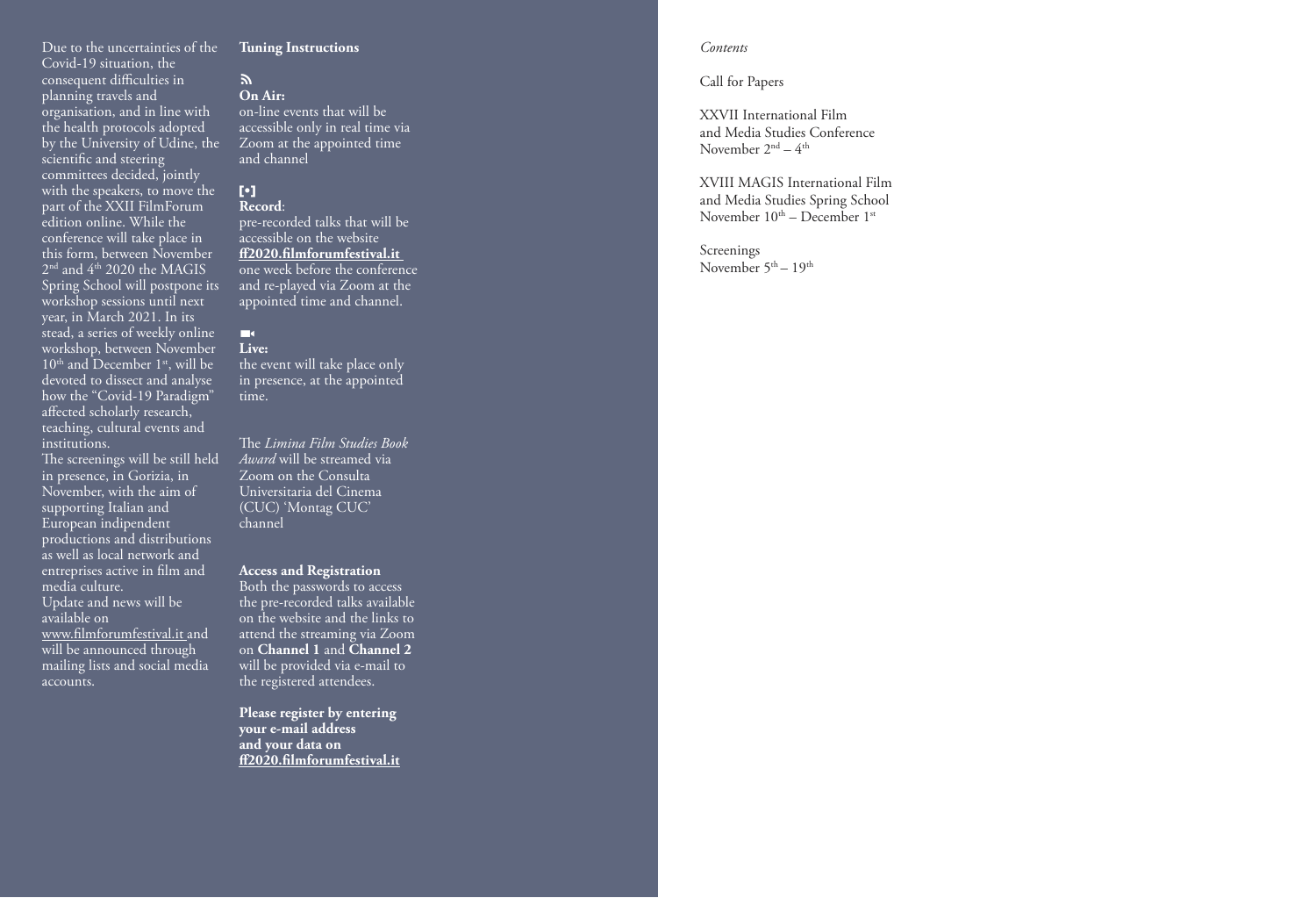XXVII FilmForum International Film and Media Studies Conference *Retuning the Screen. Sound methods and the Aural dimension of Film and Media History* 

November 2nd - 4th. CET Time

**MON** 

**On Air** ^ **Record [•]** 

| 2 NOV                 |      | 9                                                          | 9.30                                  | 10                                                                                                              | $10^{.30}$                                                | 11                                                | $11^{.30}$                                                                                                                        | $12 - 12^{.30}$ | $14^{.30}$                                                                                 | 15                                                                              | 15.30                                                                                                                                         | 16                                             | $16^{.30}$                                                                    | 17                                                        | 17.30      | 18                    | 18.30                                                                                                                                           | 19 |
|-----------------------|------|------------------------------------------------------------|---------------------------------------|-----------------------------------------------------------------------------------------------------------------|-----------------------------------------------------------|---------------------------------------------------|-----------------------------------------------------------------------------------------------------------------------------------|-----------------|--------------------------------------------------------------------------------------------|---------------------------------------------------------------------------------|-----------------------------------------------------------------------------------------------------------------------------------------------|------------------------------------------------|-------------------------------------------------------------------------------|-----------------------------------------------------------|------------|-----------------------|-------------------------------------------------------------------------------------------------------------------------------------------------|----|
|                       |      |                                                            |                                       |                                                                                                                 |                                                           |                                                   |                                                                                                                                   |                 | PLAYLIST #1                                                                                |                                                                                 | SOUND                                                                                                                                         |                                                |                                                                               |                                                           |            |                       |                                                                                                                                                 |    |
| Channel 1   Channel 2 |      |                                                            |                                       |                                                                                                                 |                                                           | Greetings<br>and                                  | <b>KEYNOTE ADDRESS</b><br>Carolyn Birdsall<br>Introduction Why Film and Media<br>Historians should care<br>about Sound Archiving? |                 | <b>Aural Perspectives</b><br>on Film Theory                                                |                                                                                 | DISCUSSION #1<br>Aural Perspectives<br>on Film Theory                                                                                         |                                                |                                                                               |                                                           |            |                       |                                                                                                                                                 |    |
|                       |      |                                                            |                                       |                                                                                                                 |                                                           |                                                   |                                                                                                                                   |                 |                                                                                            |                                                                                 |                                                                                                                                               | PLAYLIST #2<br>Performing<br>Voices and Bodies |                                                                               | SOUND<br>DISCUSSION #2<br>Performing<br>Voices and Bodies |            |                       |                                                                                                                                                 |    |
| <b>TUE</b><br>3 NOV   |      | 9                                                          | 9.30                                  | 10                                                                                                              | $10^{.30}$                                                | 11                                                | $11^{.30}$                                                                                                                        | $12 - 12^{.30}$ | $14^{.30}$                                                                                 | 15                                                                              | $15^{.30}$                                                                                                                                    | 16                                             | $16^{.30}$                                                                    | 17                                                        | $17^{.30}$ | 18                    | 18.30                                                                                                                                           | 19 |
| Channel 1             |      |                                                            |                                       | <b>ROUNDTABLE</b><br>Keywords for<br>the study of Sound<br>Elena Mosconi<br>Massimo Locatelli<br>Paolo Magaudda |                                                           |                                                   |                                                                                                                                   |                 | PLAYLIST #4<br>Sound Before Sound.<br>Aurality in Early and<br>"Silent <sup>"</sup> Cinema |                                                                                 | SOUND<br>DISCUSSION #4<br>Sound Before Sound.<br>Aurality in Early and<br>"Silent"Cinema                                                      |                                                |                                                                               |                                                           |            |                       |                                                                                                                                                 |    |
| Channel 2             |      |                                                            | PLAYLIST#3<br>On Sound<br>Restoration |                                                                                                                 |                                                           | SOUND<br>DISCUSSION #3<br>On Sound<br>Restoration |                                                                                                                                   |                 |                                                                                            | <b>15.45 PLAYLIST #5</b><br>Sonic and compositional<br>strategies in Film Music |                                                                                                                                               |                                                | SOUND<br>DISCUSSION #5<br>Sonic and compositional<br>strategies in Film Music |                                                           |            |                       |                                                                                                                                                 |    |
| <b>WED</b><br>4 NOV   |      | 9                                                          | 9.30                                  | 10                                                                                                              | $10^{.30}$                                                | 11                                                | $11^{.30}$                                                                                                                        | $12 - 12^{.30}$ | $14^{.30}$                                                                                 | 15                                                                              | $15^{.30}$                                                                                                                                    | 16                                             | $16^{.30}$                                                                    | 17                                                        | $17^{.30}$ | 18                    | 18.30                                                                                                                                           | 19 |
| <b>Channel 1</b>      | 8.45 | PLAYLIST #6<br>In sync.<br>Retuning Sound<br>and/on screen |                                       | SOUND<br>DISCUSSION #6<br>In sync. Retuning<br>Sound and/on screen                                              |                                                           |                                                   |                                                                                                                                   |                 |                                                                                            |                                                                                 | <b>KEYNOTE ADDRESS</b><br><b>Trevor Pinch</b><br>In the Moog:<br>The story of how the synth.<br>was invented and how<br>its sound stabilized. |                                                |                                                                               |                                                           |            | Montag Cuc<br>Channel | LIMINA FILM<br><b>STUDIES BOOK</b><br><b>AWARDS</b><br>In collaboration with,<br>"Cinema&Cie",<br>"Montag" and Consulta<br>Universitaria Cinema |    |
| Channel 2             |      |                                                            |                                       |                                                                                                                 | PLAYLIST #7<br>Analog and digital media<br>(sound) scapes |                                                   | SOUND<br>DISCUSSION #7<br>Analog and digital<br>media(sound)scapes                                                                |                 |                                                                                            |                                                                                 |                                                                                                                                               |                                                |                                                                               |                                                           |            |                       |                                                                                                                                                 |    |
|                       |      |                                                            |                                       |                                                                                                                 |                                                           |                                                   |                                                                                                                                   |                 |                                                                                            |                                                                                 |                                                                                                                                               |                                                |                                                                               |                                                           |            |                       |                                                                                                                                                 |    |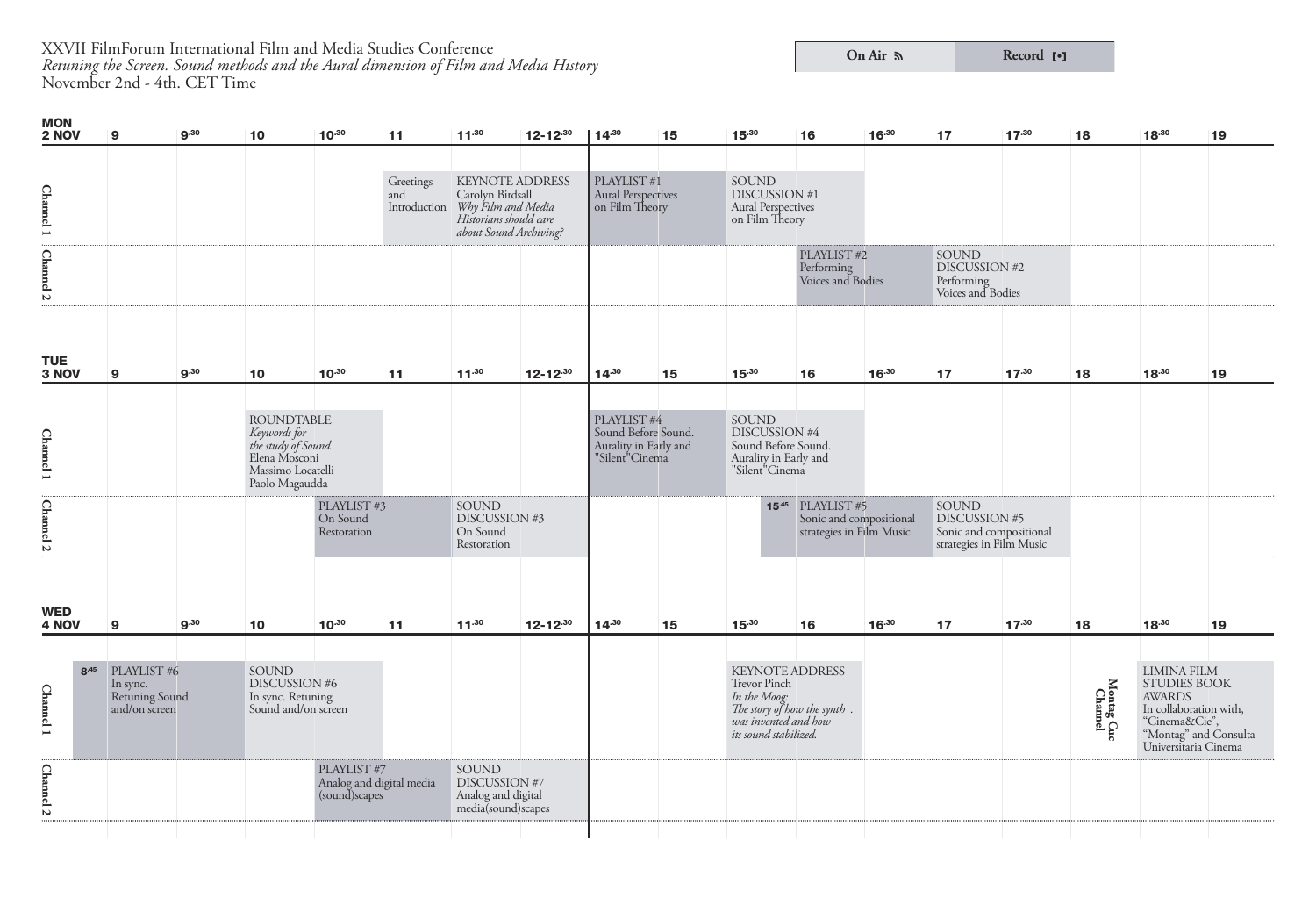XXVII International Film and Media Studies Conference *Retuning the Screen. Sound Methods and the Aural Dimension of Film & Media History* Gorizia-Udine, November  $2<sup>nd</sup> - 4<sup>th</sup>$ 

More than twenty years have passed since Rick Altman famously proclaimed sound studies "a field whose time has come" (1999), magnifying a then growing body in film scholarship: the research interests he and his colleagues have systematically pursued since the early 1980s, at the Iowa University. Altman's statement helped in unravelling an interdisciplinary undercurrent in American, European and non-English speaking film scholarship – Michel Chion's widely influential works were published approximately at the same time.

As Michele Hilmes later stated, the sound has been an "always emerging and never emerged" area of interest, "doomed to a position on the margins of the various fields of scholarship, whispering unobtrusively in the background while the main action occurs elsewhere" (Hilmes 2005: 249). Nevertheless, Sound Studies have progressively become an internationally recognised (and sometimes criticised: Feld 2015) interdisciplinary tendency since the early 2000s, redeeming aurality from its ever-marginal position and foregrounding it as an area of inquiry in its own right.

Whereas this renewed interest did encourage explorations on previously neglected aspects of film and videosound (Birtwistle 2010; Rogers 2014; Iannotta 2018), scholars interested in aurality only occasionally dwelt on cinema and visual media: however, they contributed to fresh perspectives and angles. Think at the researches on acoustic architecture of movie theatres and film studios (Thompson 2002; Meandri 2016) or at the studies on the relation between artfilm and urban spaces and media/soundscapes (Birdsall 2012), or on other sonic artistic expressions (Halliday 2013).

This year the FilmForum conference aims at enhancing the emergence and consolidation of these aurally oriented perspectives, as innovative entry points in film and media theory and history at large.

As Jonathan Sterne has argued, to think sonically does not so much imply sound as an exclusive object of interest. Instead, it outlines an alternative path to be pursued through history, a different mapping of the same territory, a distinct epistemological position (Sterne 2003; 2012). Following this approach, we are not interested in exploring the aural "segment" of audiovisual texts (i.e. the soundtrack) for their expressive and artistic significance. Neither we are exclusively concerned with "audio" and technologically mediated sound in itself. Instead, our general objective is to understand how the theoretical concepts and methods developed to investigate aurality could reframe cinema and visual media as research objects.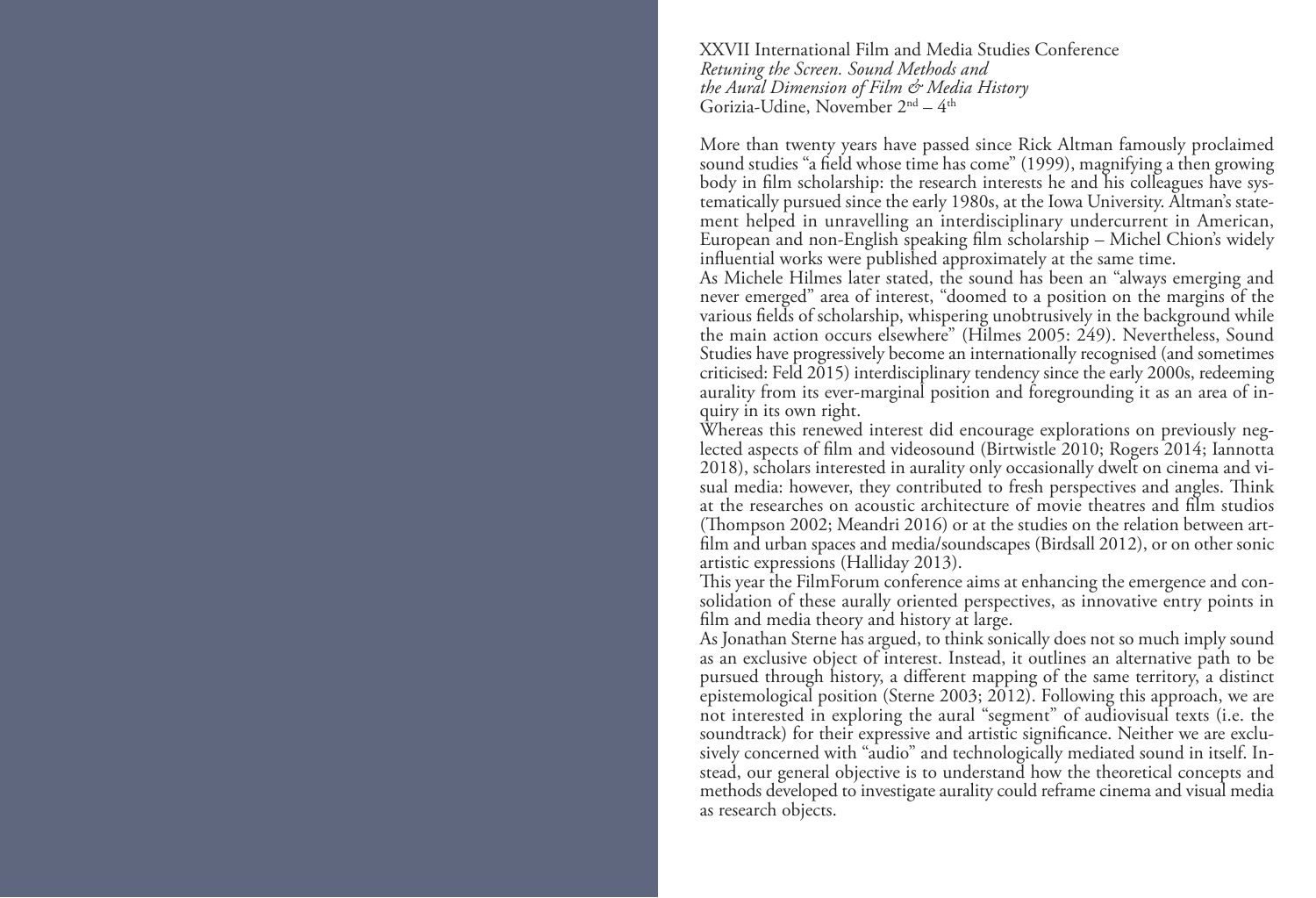Moving from these general premises, we will primarily focus on the following areas of interest:

**Aural epistemologies and metaphors of the audition.** Albeit mostly visually biased, film and media theory has always made use of sonically inspired terms and concepts far beyond their literal meaning. Words such as "noise" or "voice" may indicate an unwanted element of communication and a marker and signifier of social identities and gender differences, respectively. The concept of "rhythm" served as a modernist notion to interpret the changes in the interfaces between the organic and the machinic and with the temporal dimension of cinematography itself (Cowan 2012). However, recent studies proposed equally aurally and temporally inspired neologisms to address the technological specificities of contemporary digital media – e.g. Ernst's "sonicity" (2016). Such extensive use of the aural vocabulary raises questions about the metaphor of listening as a "constitutive feature of epistemology" (Sterne 2012). How did aural figures such as "soundscape" (Schafer 1977), "secondary orality" (Ong 1989), or "acousmatic" (Schaeffer 1952; Kane 2016) contribute to shaping our understanding of the overall media experience? Can these terms be critically scrutinised or reassessed as tools for media and film analysis?

**Cinema and media in/and listening culture.** The notion of "auditory/listening culture" is one of the key concepts introduced by Sound Studies. Traditionally described as a purely affective and eternally archaic sense (Adorno & Eisler 1947), the hearing has been recently re-assessed as the result of historical, social and cultural construction. Its characteristics may significantly be varying. It depends on the "network of practices that communities of listeners participate in when they hear relevant features of the auditory world, communicate them to others, and pass them on through training" (Kane 2017). To offer but an example, the shift from "silent" film to synchronised sound certainly changed what we expected to hear in a movie theatre, but also our set of practices and routines as spectators. Professionals in the film industry were suddenly required to become acquainted with new audile techniques as "technical skills which can be developed and used toward instrumental ends" (Sterne 2003). We can argue the same for other stages and aspects of film and media history. How did cinema and visual media emerge from or react to a given aural culture, and how did they contribute to shaping it? To which extent the modern and contemporary spectatorship interweave the formation of the modern and contemporary listener? Does film culture contribute to cultivating our listening practices as well? Which sonic skills can be considered representative of the modern and contemporary media culture?

**Sound archives and archaeology.** Retrieving the sounds of the past is an everchallenging task which confronts scholars and historians with a wide array of sources. As already stressed (Birdsall 2015, 2017; Birdsall & Tkackzyk 2019), a close dialogue with the established field of Film Preservation Studies would help in promoting sound archives as a distinct object of study. It could foster a systematic reflection on the preservation methods, institutions and infrastructures and on the formal practices of restoration, exhibition and creative re-use of sonic materials. And still, however important, sound recordings alone may suffice to fully reconstruct historical soundscape and significance for the cultures of the past. Can nonsounding written and/or material records (e.g. scripts, physical places, architectural designs) enrich our knowledge on the aural dimension of cinema and media? Can the research and excavation methods developed in sound and music archaeology (see Smith 1999) be fruitfully applied also in film and media history?

We encourage contributions addressing any of these areas or the interrelationships occurring between them.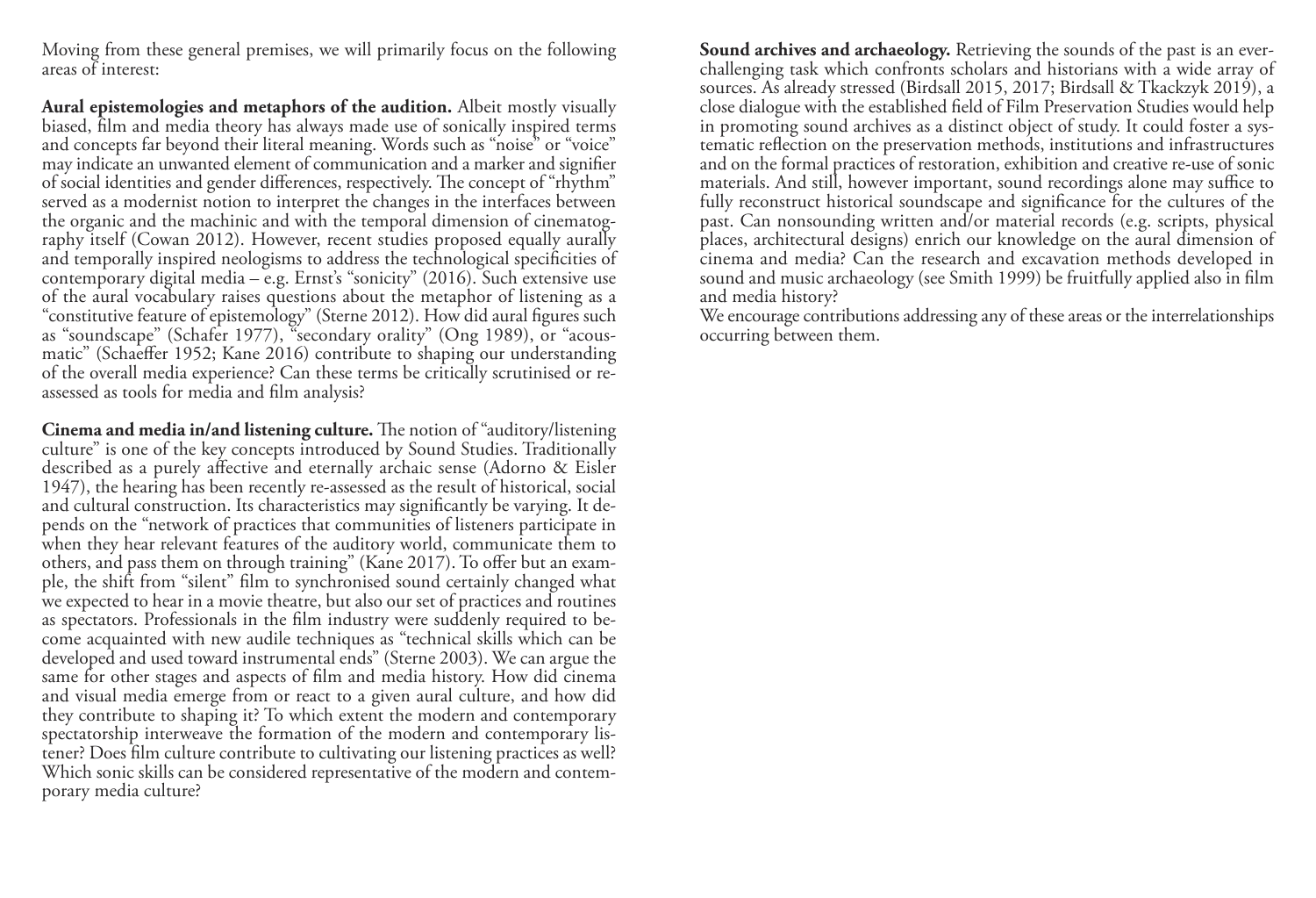XVIII MAGIS International Film and Media Studies Spring School *Pandemic Media. New Frameworks for Teaching and Research*  Gorizia-Udine, November  $10^{th}$  – December  $1^{st}$ 

The Covid-19 crisis has represented a turning point for the contemporary media ecologies and for the ways in which they are investigated. For these reasons and for the huge impact that this crisis has on events such as FilmForum, we decided to devote the XVIII edition of our Spring School to the major issues concerning our current situation. We have planned a completely different set: workshops and paper presentations will be replaced by online lectures to be held throughout November and the beginnings of December on Zoom. Each lecture will refer to a specific section (Cinema and Contemporary Arts, The Film and Media Heritage, Media Archaeology, Porn Studies, and Post-Cinema), focusing on several topics: the role of visual arts during the pandemic; how to teach film and media history in a period of quarantines and lockdowns, when face-to-face classes are confronted with impossible tasks; media activism, media archives, and their relationship with the pandemic condition; porn production and consumption; the new forms of media virality and contagion in the post-cinematic environment.

### **Cinema and Contemporary Arts – Moving-Image Based Art Strategies Within a Pandemic Media Environment**

This year, the section Cinema and Contemporary Arts explores the relation between moving-image based art strategies and media ecologies, focusing on the notion of *ecology as a mode of intersectionality* developed by T. J. Demos – Professor of Visual Culture and Director of Center for Creative Ecologies at the University of California, Santa Cruz as a methodological framework to address issues of environmental violence and justice.

### **The Film and Media Heritage – Times of Distance. Researching and Transmitting Film and Media History under/against Covid-19**

The recent shift from studying and teaching to online procedures under the influence of the Corona crisis presented all participants with a variety of challenges. What began in the spring of 2020 as real experiments at universities and schools around the world occupies the newly created free space of the social state of emergency with processes of hardware, software and platforms. This change continues to this day: as a multitude of interface processes and effects. Observing and discussing them poses a challenge of its own.

Under this main umbrella, the Film and Media Heritage section, during a online one-day workshop, would like to stress some issues and topics related the modalities of production and transmission historical knowledge at the time of distance. Every form of historical research and historiography has always meant to deal with several and contradictory temporalities and distances (Ginzburg); with tem-

poral and spatial vectors and carriers in terms of separation and gaps from the historical phenomenons investigated; with stratifications and grammatizations of the documentary traces on which the historical research is based (Derrida, Foucault), and finally with technologies and interfaces which mediate the relationship between the historian and the scientific and cultural dissemination of historical knowledge (Chun, Winthrop-Young).

During the Workshop, the organizers would like to discuss and develop further the above mentioned main ideas along three directions: a) *archives/festival*: the relationships, engagement rules and practices established and developed between film archives and festivals (film history and film heritage-centered) according to the Covid-19 paradigm; b) *digital interfaces*: the programmatic conditions (i.e. based on programmability and realizing programs), materialities, and effects of moving teaching and learning to online procedures; c) *heritage education*: how to deal with the concept of materiality and to tackle with the archival practices in a training and teaching context when the social distancing prevent any experimental, hands-on approach to the archival artefacts? Could the historical, metaphorical and operational concept of "distance" highlight and reveal some limits and fallacies behind the current approaches to the representations and histories of film and media materialities?

More specifically, the workshop will offer some short presentations opened to the general discussion among students and all the participants (scholars, curators, archivists, etc.). The three axes will be discussed starting from three intertwined scientific and cultural contributions, followed by Q&A and enhanced participants' inputs.

### **Media Archaeology – Pandemic Media Literacy: Notes on Digital and Archival Activism**

For this edition, the activities of the media archaeology section will revolve around the impact of the Covid-19 crisis on activism and radical medical ecologies (Goddard). More specifically our primary focus will be the interrelationships between digital (Lieuvrow, Pickard) and archival activism (Flinn) regarding the COVID pandemic.

In fact, although we experienced several limitations in our social lives during the last months, making us feel like our existence was frozen, many social struggles had been fought or arose for the first time. One way or the other, these struggles took place in a highly mediated environment: digital media became crucial to organize strikes, providing essential information to those who were marching in the streets. At the same time, the digital environment presented itself as a place populated by fake news and media manipulations.

In the Media Archaeology section of the school, thus, we will investigate this double edge, comparing new practices of media contention to old ones – for instance, the use of video technologies between the Eighties and the Nineties (see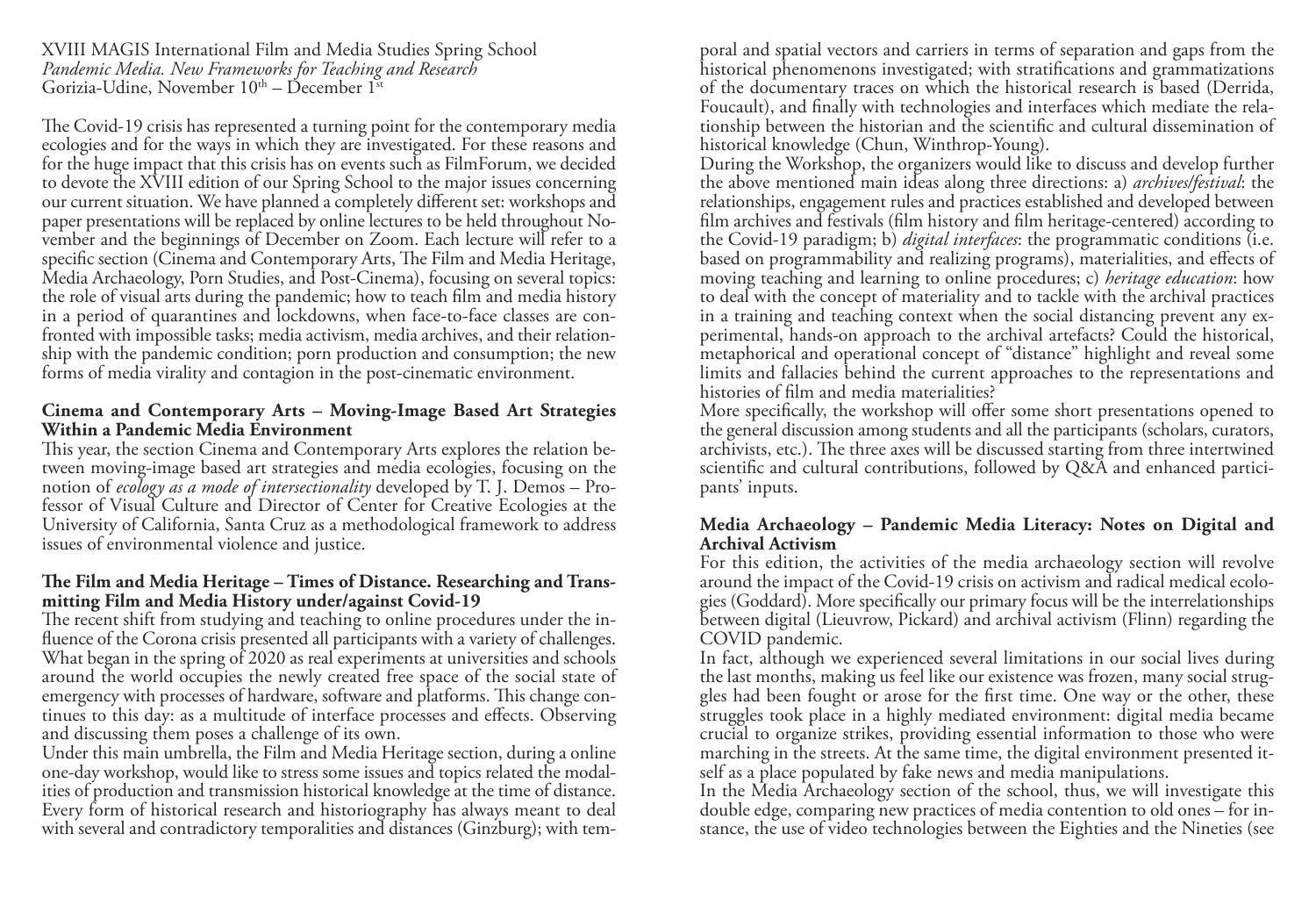Alexandra Juhasz's works – Juhasz will be giving a keynote speech on November 24th) – and focusing on those new archives that have been created during the activities of digital activism.

We will try to pinpoint elements of innovation and consistency, and, drawing on them, to highlight the role of media technologies in our social and political lives.

### **Post-Cinema – Vulnerable Media and Mediated Intimacies in Times of Global Pandemic**

In line with Postcinema attention to media cultures around and beyond film, – including digital media, transmedia ecosystem, interactive technologies, posthumanism and participatory practices – this section will focus on the topic of "vulnerable media." This conceptual framework wants to explore how current and emergent media technologies negotiate affects between users and digital interactive interfaces. Reflecting on the dramatic events from this year, the section will host a keynote by Aubrey Anable titled "Play During a Pandemic." She is Associate Professor of Film Studies at Carleton University in Ottawa, Canada and the author of *Playing with Feelings: Video Games and Affect* (University of Minnesota Press, 2018) which was awarded the 2019 "Best First Book" prize by the Society for Cinema and Media Studies (SCMS).

### **Porn Studies – "At Home with Pornography": Cultural Implications of the Pandemic on Pornographic Production and Consumption**

Due to the COVID19 pandemic and its effects on the very notions of proximity and intimacy, the adult industry is facing new and increasingly tough challenges, being forced to a radical reconfiguration of its modes of production and to a profound reconceptualization of pornographic labor. In order to discuss the ways in which the current situation is affecting the world of adult entertainment and the lives of the people involved in it, the section will host a keynote by Lynn Comella, titled "Pandemic Porn Cultures: Reflections on Labor, Resistance, and Media Making in Uncertain Times". Lynn Comella is an associate professor of gender and sexuality studies in the department of interdisciplinary, gender, and ethnic studies at the University of Nevada, Las Vegas. An expert on sexual economies and the adult entertainment industry, her research is animated by a desire to better understand a number of broad sociological themes, including the relationship between gender, sexual politics, marketplace culture, and consumer capitalism. She is the author of *Vibrator Nation: How Feminist Sex-Toy Stores Changed the Business of Pleasure* (Duke University Press, 2017) and co-editor of *New Views on Pornography: Sexuality, Politics, and the Law* (Praeger, 2015). She is co-chair of the Society for Cinema and Media Studies Adult Film History Scholarly Interest Group and a regular contributor to *Forbes,* where she covers the business of sex.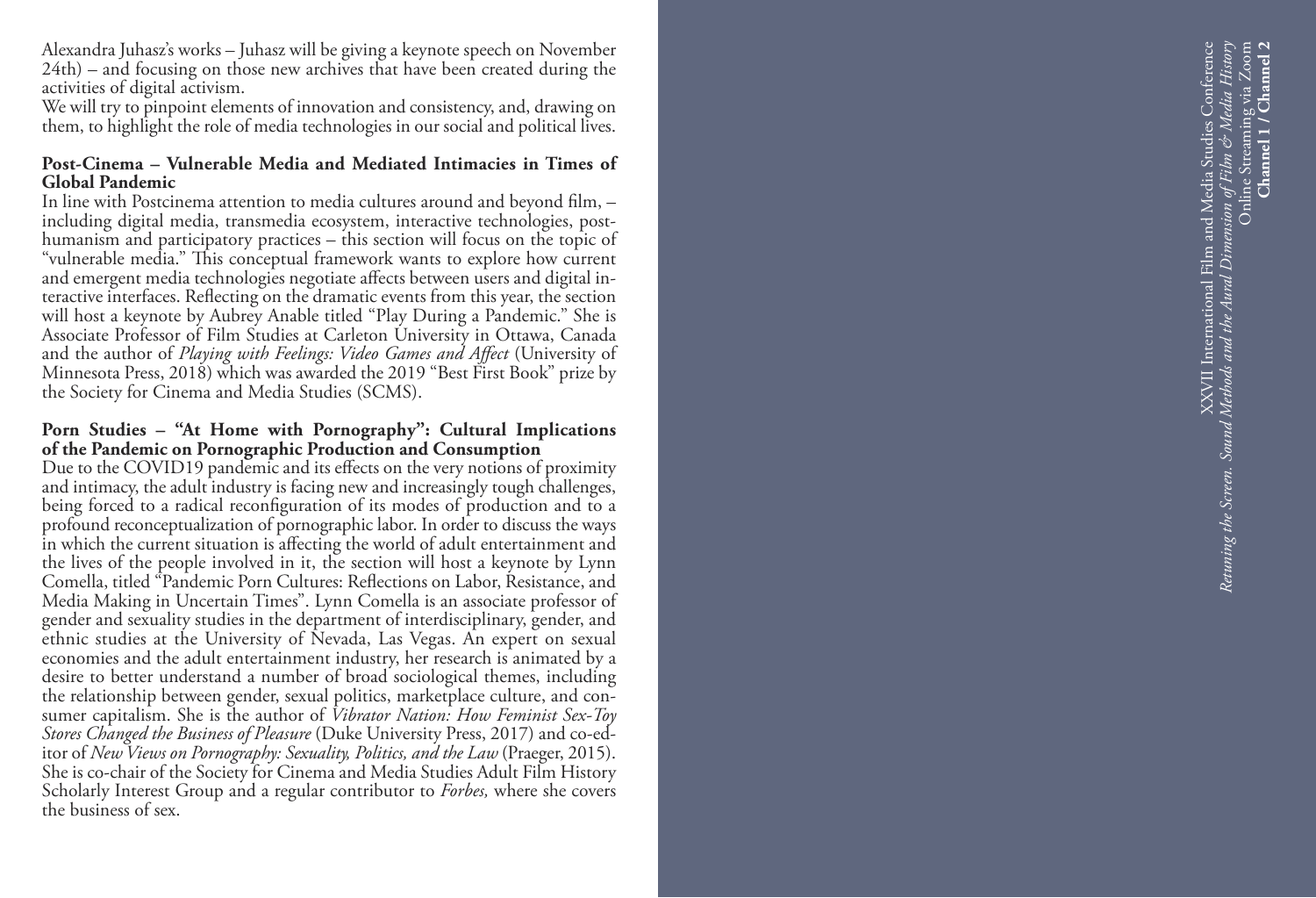#### **Monday, November 2nd**

#### **11.00 – 12.30 (Channel 1)**

^ *Greetings and Introduction to the XXVII Edition*

#### ^ **Keynote Address:**

*Why Film and Media Historians should care about Sound Archiving? Learning from Entangled Media Histories.* Carolyn Birdsall (Universiteit van Amsterdam)

*Chair*: Simone Dotto (Università degli Studi di Udine)

#### **14.30 – 15.30 (Channel 1)**

#### **[•] Playlist #1:** *Aural Perspectives on Film Theory*

*The Sonic Dimensions of the Concept of Montage*  Trond Lundemo (Stockholm Universiteit)

*De la valeur critique du son au cinéma. Autour du bruit éprouvant*  Édouard Arnoldy (Université de Lille)

*Urgerausch. Media Archeology and Sound: from Rilke to Kittler* Marie Rebecchi (Aix-Marseille Université/Università degli Studi di Udine)

#### **15.30 – 16.30**  (**Channel 1)**

#### ^ **Sound Discussion #1:** *Aural Perspectives on Film Theory*

Trond Lundemo, Édouard Arnoldy, Marie Rebecchi

*Chair*: Andrea Mariani (Università degli Studi di Udine)

**16.00 – 17.00 (Channel 2)**

#### **[•] Playlist #2:** *Performing Voices and Bodies*

*The Performativity of Polyphony: Radio and Gendered Space in India*  Ronit Ghosh (University of Chicago)

*Ventriloquial Bodies: Re-framing Ephemerality in Artists' Film & Video*  Claire Holdsworth (Central Saint Martins, University of the Arts London)

*Acousmatic Foley: Sound-in-Scène*  Sara Pinheiro (Bangor University)

*Retuning the Viscera. Ocean's Breath*  Christina Lammer (Akademie der bildenden Künste Wien)

#### **17.00 – 18.00 (Channel 2)**

#### ^ **Sound Discussion #2:** *Performing Voices and Bodies*

Ronit Ghosh, Claire Holdsworth, Sara Pinheiro, Christina Lammer

*Chair*: Jennifer Malvezzi (Università degli Studi di Parma)

**Tuesday, November 3rd** 

**10.00 – 11.00 (Channel 1)**

^ **Roundtable:** *Keywords for the Study of Sound*

#### *Voice* Elena Mosconi (Università degli Studi di Pavia)

*Emotion* Massimo Locatelli (Università Cattolica "Sacro Cuore" di Milano)

*Infrastructure* Paolo Magaudda (Università degli Studi di Padova)

*Chair*: Simone Dotto (Università degli Studi di Udine)

#### **10.30 – 11.30 (Channel 2)**

#### **[•] Playlist #3:** *On Sound Restoration*

*Early Film Sounds between Restoration and Presentation*  Sonia Campanini (Goethe-Universität, Frankfurt am Main)

*Two or Three Things I know about it: Experiences in Sound Restoration between Theory and Practice.*  Roberto Calabretto (Università degli Studi di Udine), Daniela Currò (Centro Sperimentale di Cinematografia – Cineteca Nazionale), Federico Savina (sound recordist, Centro Sperimentale di Cinematografia - Cineteca Nazionale)

#### **11.30 – 12.30 (Channel 2)**

#### ^ **Sound Discussion #3:**  *On Sound Restoration*

Sonia Campanini, Roberto Calabretto, Daniela Currò, Federico Savina

*Chair*: Simone Venturini (Università degli Studi di Udine)

#### **14.15 – 15.30 (Channel 1)**

#### **[•] Playlist #4:** *Sound before Sound. Aurality in Early and "Silent" Cinema*

*From Ear to Toe: Sound Machines and the Technical Body*  Benoît Turquety (Universitè de Lausanne)

*The Voice of the Lecturer. Image-Word Relations in Optical Lantern and Early Film Performances*  Frank Kessler (Utrecht Universiteit), Sabine Lenk (Antwerp University - Universitè Libre de Bruxelles)

*Lantern Readings: what do they do?*  Nico De Klerk (Utrecht Universiteit)

*The Sound of Travelling. Soundscapes of Travelogues and Stereoscopic Photography in the late XIX-early XX century.*  Marco Bellano, Alberto Zotti (Università degli Studi di Padova)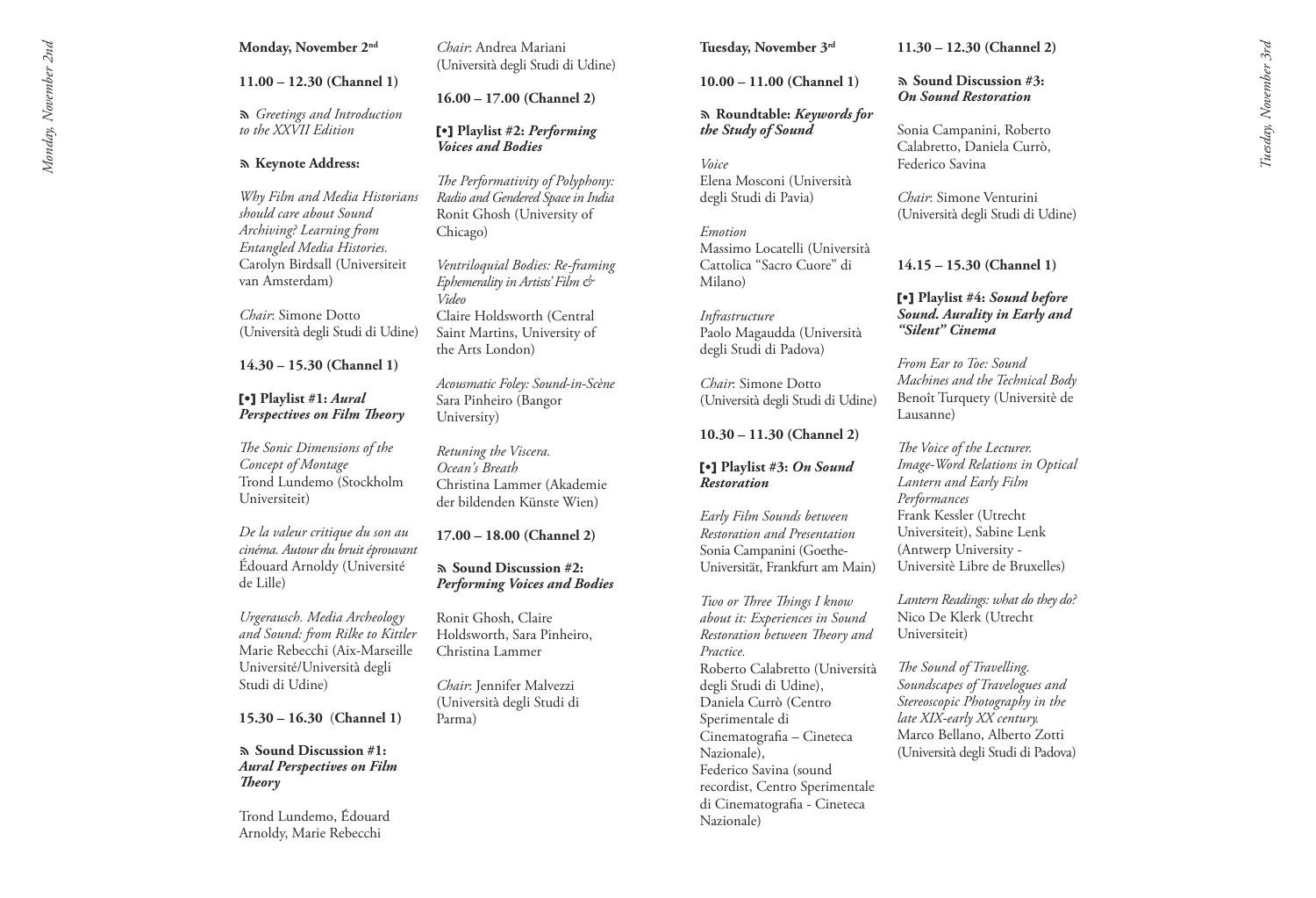**15.30 – 16.30 (Channel 1)** 

^ **Sound Discussion #4:**  *Sound Before Sound. Aurality in Early and "Silent" Cinema*

Benoît Turquety, Frank Kessler, Sabine Lenk, Nico De Klerk, Marco Bellano, Alberto Zotti

*Chair*: Sonia Campanini (Goethe-Universität, Frankfurt am Main)

#### **15.45 – 17.00 (Channel 2)**

#### **[•] Playlist #5:** *Sonic and compositional strategies in film music*

*Dead Men Talking: how Sonic Imagination works in* Our Town *(1940),* Laura *(1944), and* D.O.A. *(1949)*  Costanza Salvi (University of Zaragoza)

*Genre Cinema, Music and Plurimedial Interrelations of Homeland*  Maria Fuchs (Albert-Ludwigs-Universität Freiburg/Universität Wien)

*Pump Up the Volume: defining the American Independent Cinema through Music, 1970- 2000s*  Maria Teresa Soldani (Università di Pisa / Centro per l'Arte Contemporanea Luigi Pecci)

*The Voice of Images. The Sound Editing and the Listener/Spectator in Pietro Marcello's Films.*  Alma Mileto (Università "La Sapienza" di Roma)

*Silence, Nature Sounds and Interaction between Audiovisual Composition and Sound Art: the Aural Dimension in*  The Revenant *(2015)*  Armando Ianniello (Università degli Studi di Udine)

#### **17.00 – 18.00 (Channel 2)**

^ **Sound Discussion #5:**  *Sonic and Compositional Strategies in Film Music*

Costanza Salvi, Maria Fuchs, Maria Teresa Soldani, Alma Mileto, Armando Ianniello

*Chair*: Jacopo Tomatis (Università degli Studi di Torino) **Wednesday, November 4th**

**8.45 – 10.00 (Channel 1)**

#### **[•] Playlist #6:** *In-Sync. Tuning Sound and/on Screen*

*Listening to Faint Sounds and Silence: Cinema's Transition to Sound and the Emergence of a New Auditory Sensitivity*  Daniel Wiegand (University of Zurich)

*'Put Your Voice Where Your Mouth is": Sound re-recording as 'synthetic versioning'*  Carla Mereu-Keating (University of Bristol)

*Composing Film Sound: Angelo Francesco Lavagnino and the Cinemascope*  Alessandro Cecchi (Università di Pisa)

*Tracking Symphonic Imagination in Early Italian Sound Cinema:*  Resurrectio *(1930) and the Tone Poem as Film (music)*  Maurizio Corbella (Università degli Studi di Milano)

*The Debate around the Technical State of Film Sound in Italy at the End of the 1930s*  Ilario Meandri (Università degli Studi di Torino)

#### **10.00 – 11.00 (Channel 1)**

^ **Sound Discussion #6:**  *In-Sync. Tuning Sound and/on Screen*

Daniel Wiegand, Carla Mereu-Keating, Alessandro Cecchi, Maurizio Corbella, Ilario Meandri Udine / NYU Florence) **10.30 – 11.30 (Channel 2)** 

*Chair*: Rossella Catanese (Università degli Studi di

#### **[•] Playlist #7:** *Analog and Digital Media(sound)scapes*

*The Creation of Space and Visible Images through Sound in Virtual Reality*  Maud Ceuterick (University of Bergen)

*Entre familiarité et expertise : la parole dans la culture vidéophile*  Arnaud Widendaële (Université de Lille - CEAC)

*Auditaly. The Emergence of a Listening Culture through the Italian Podcasting (R)evolution.*  Marta Perrotta (Università degli Studi di Roma Tre)

*You are There, They are Here. Adventures in the Stereoscape*  Valerio Sbravatti (Università "La Sapienza" di Roma)

#### **11.30 – 12.30 (Channel 2)**

#### ^ **Sound Discussion #7:**  *Analog and Digital Media(sound)scapes*

Maud Ceuterick, Arnaud Widendaële, Marta Perrotta, Valerio Sbravatti

*Chair*: Diego Cavallotti (Università degli Studi di Cagliari)

Tuesday, November 3rd *Tuesday, November 3rd*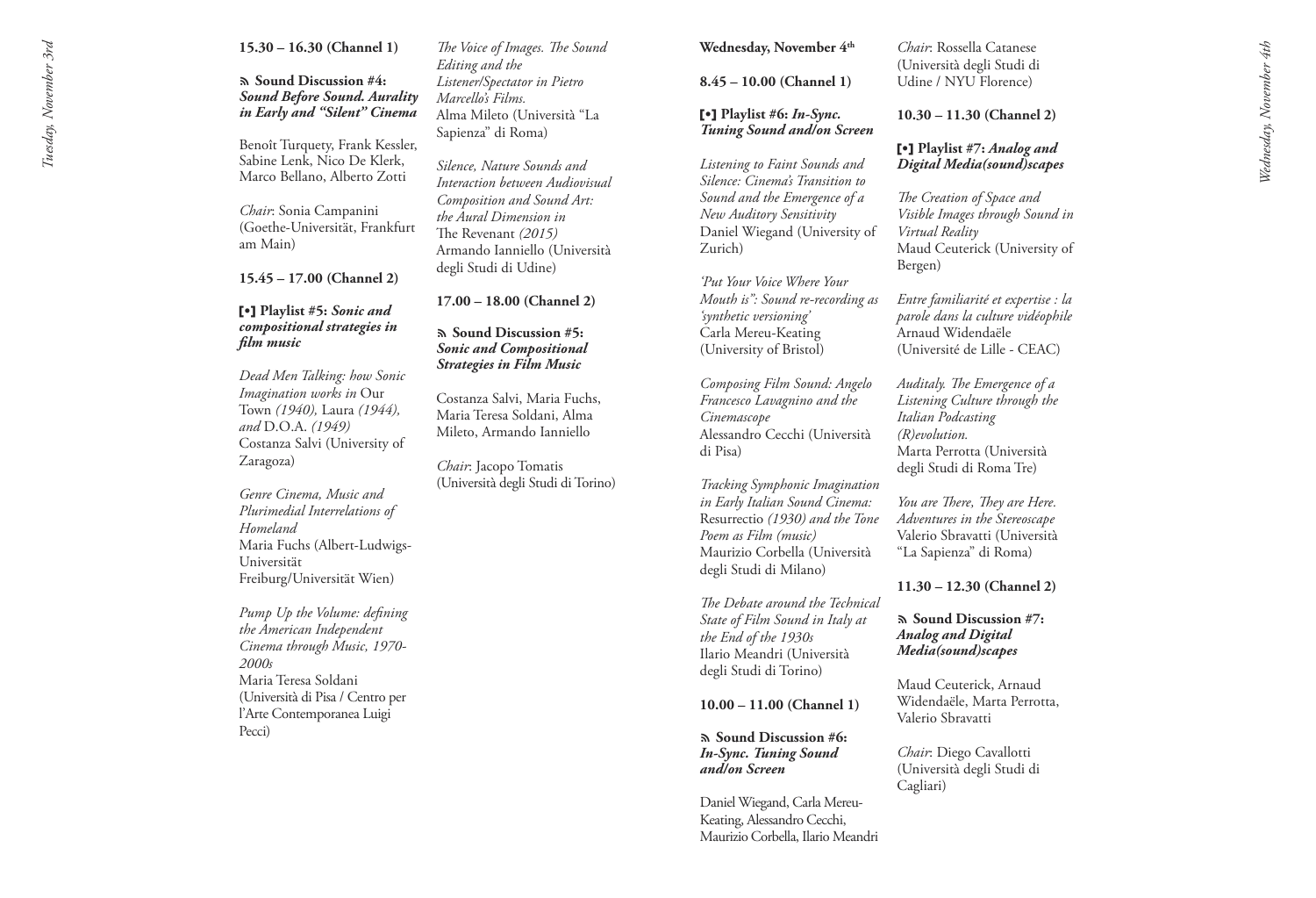### **15.30 – 16.30 (Channel 1)**

### ^ **Keynote Address:**

Wednesday, November 4th *Wednesday, November 4th*

*In the Moog: The Story of How the Synth Was Invented and How Its Sound Stabilized* Trevor Pinch (Cornell University, New York)

*Chair*: Paolo Magaudda (Università degli Studi di Padova)

**18.30 – 19.30 (CUC Montag)** 

^ *Limina Award* **for Italian and International film studies books** 

In collaboration with CUC (Consulta Universitaria di Cinema) and *Cinéma&Cie* Sponsored by Livio Felluga

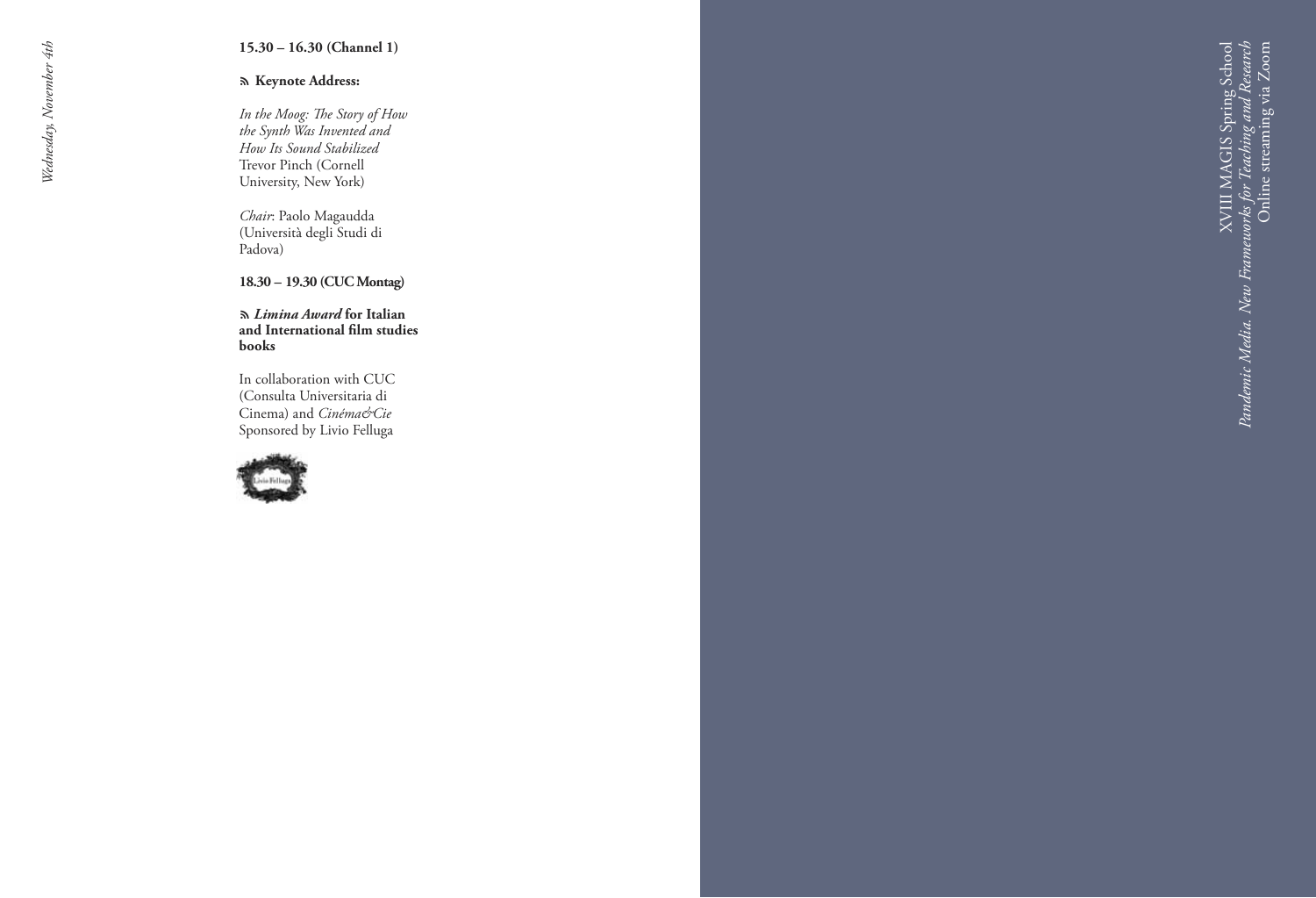*November 10th-December 1st*

Vovember 10th-December 1st

## **Tuesday, November 10th**

VICTOR-E Symposium: *Eyewitnessing the Past. Questioning Film and Media Agency in Collective Memory and Public History*

### **9.00 – 10.00**

 $\mathbbmss{N}$ Keynote Address: *Digits, Memories, Conflicts. Researching into WW2 through Digital Archives* Andrea Pető (Central European University, Budapest)

*Chair*: Francesco Pitassio (Università degli Studi di Udine)

### **10.15 – 11.15**

^ Keynote Address: *Curating Audiovisual Memories: Archival Ethics of Circulating Film Heritage* Dagmar Brunow (Linnéuniversitetet)

*Chair*: Vinzenz Hediger (Goethe-Universität, Frankfurt am Main)

**11.30 – 12.30** ^ Panel: *Visual Culture of Trauma, Obliteration and Reconstruction in Post-World War II Europe*

*Between Sobriety and Resentment: A Note on Documentary Form, Democracy, and Affect* Vinzenz Hediger (Goethe-Universität, Frankfurt am Main)

*Non Fictionalized Narrative? The Specificity of Documentary and Newsreel Films as Historical Sources* Perrine Val (Université Paris 1 -Sorbonne Panthéon)

*Living and Mediated Sources. Media History and Oral History* Lucie Česálková (Academy of Sciences of the Czech Republic, Prague)

*Teaching by Seeing. Media and Archival Sources for School Education*

Francesco Pitassio (Università degli Studi di Udine)

Chair: Rossella Catanese, Paolo Villa (Università degli Studi di Udine)

**18.00 – 19.30** ^ *Spring School Lectures*

Cinema and Contemporary Arts – *Moving-Image Based Art Strategies Within a Pandemic Media Environment* 

*Ecology-as-Intersectionality*  T. J. Demos (University of California, Santa Cruz)

Chair: Annalisa Pellino (IULM, Milano)

*Coming up* 

Presentation of the 2021 edition of the Cinema and Contemporary Arts section – *On the Edge of a New Dark Age - Media Ecology and Art Strategies* 

### **Tuesday, November 17th**

**16.00 – 17.30** ^ *Spring School Lectures*

Post-Cinema – *Vulnerable Media and Mediated Intimacies in Times of Global Pandemic* 

*Play During a Pandemic*  Aubrey Anable (Carleton University)

Chair: Ivan Girina (Brunel University London), Berenike

*Coming up* 

Jung (King's College London)

Presentation of the 2021 edition of the Post-Cinema section – *Vulnerable Media* 

**Monday, November 23rd**

### **18.30 – 20.00** ^ *Spring School Lectures*

Porn Studies – *"At Home with Pornography": Cultural Implications of the Pandemic on Pornographic Production and Consumption*

*Pandemic Porn Cultures: Reflections on Labor, Resistance, and Media Making in Uncertain Times*  Lynn Comella (University of Nevada, Las Vegas)

Chair: Enrico Biasin (Independent Scholar), Giovanna Maina (Independent Scholar), Federico Zecca (Università degli Studi di Bari "Aldo Moro")

### *Coming up*

Presentation of the 2021 edition of the Porn Studies section – *Pornographic Subjectivities: Sexuality, Race, Class, Age, Dis/Ability* 

### **Tuesday, November 24th**

**16.00 – 17.30** ^ *Spring School Lectures* 

Media Archaeology – *Pandemic Media Literacy: Notes on Digital and Archival Activism*

*We Need Gentle Truths for Now: Media Literacy as Activism in a Pandemic*

Alexandra Juhasz (Brooklyn College, CUNY)

Chair: Marek Jancovic (Vrije Universiteit Amsterdam)

### *Coming up*

Presentation of the 2021 edition of the Media Archaeology section – *Ecologies of Perception*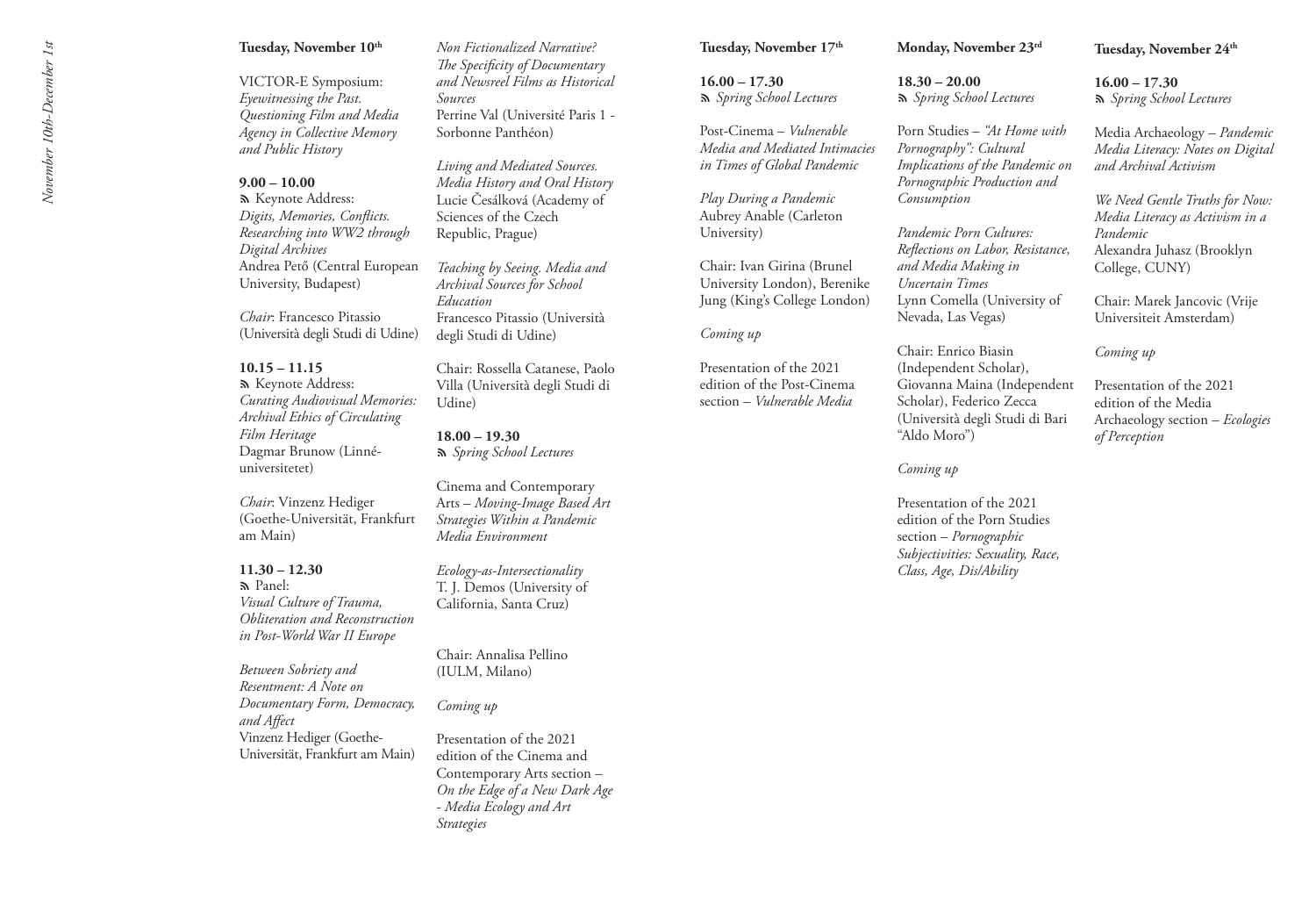#### **Tuesday, December 1st**

**15.00 – 18.00** ^ *Spring School Lectures* 

The Film and Media Heritage - *Times of Distance. Researching and Transmitting Film and Media History under/against Covid-19*

*Pandemic Venues. Curating Historical Festival and Conferences under the Covid-19 Paradigm*  Hans-Michael Bock, Swenja Schiemann, Erika Wottrich (Cinefest/CineGraph)

*Distant Participation. Studying, Teaching, and Research under Programmatic Conditions*  Jan Distelmeyer (Fachhochschule Potsdam/Universität Potsdam)

*The Unattainable Materiality. Notes on Historical Distances and Archival Artefacts*  Simone Venturini (Università degli Studi di Udine)

Chair: Diego Cavallotti (Università degli Studi di Cagliari)

*Coming up* 

Presentation of the 2021 edition of the Film and Media Heritage section – *Historicizing Platforms: Sources and Streams*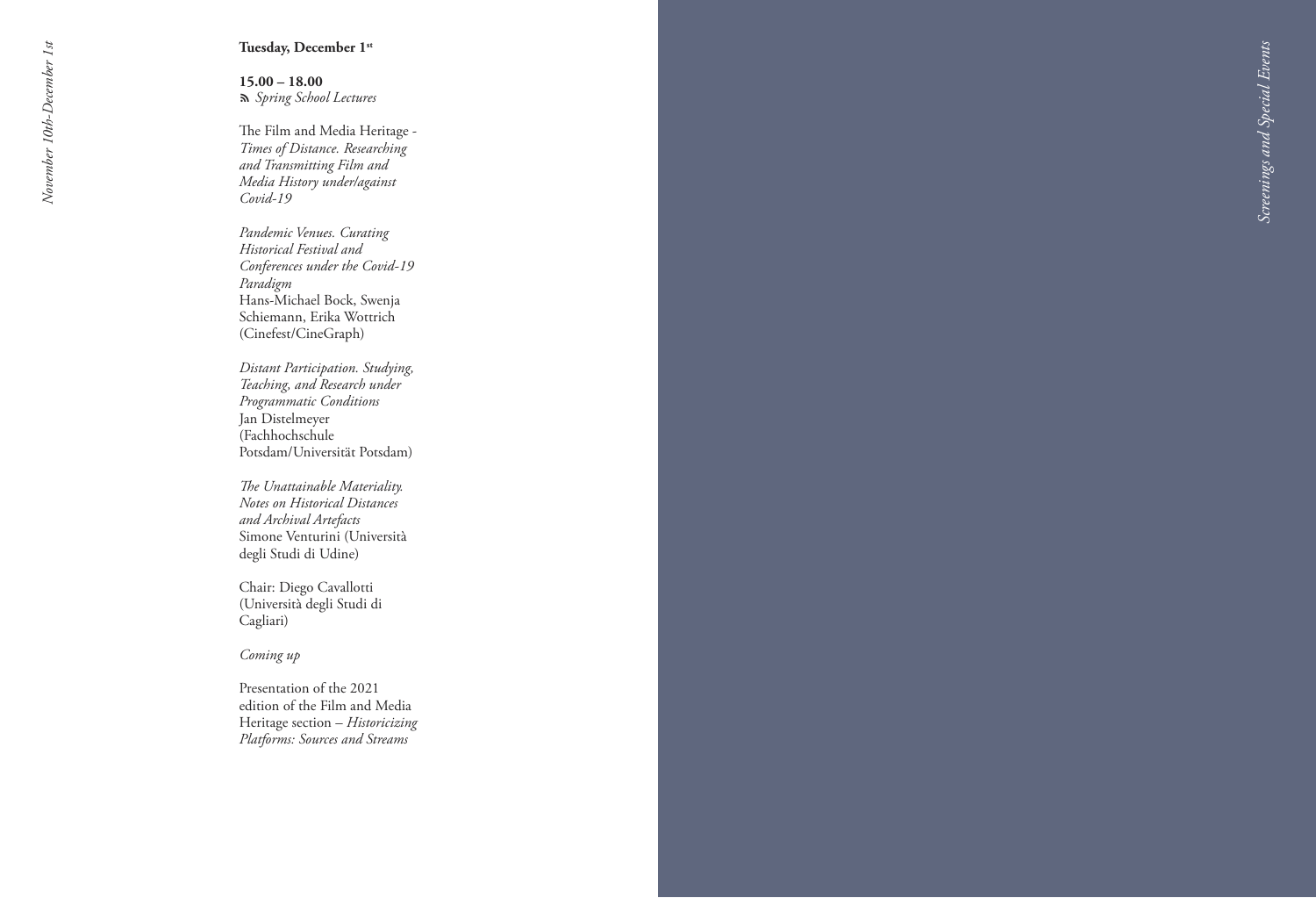Thursday, November 5<sup>th</sup>, **21.00** 

Kinemax, Gorizia, Piazza Vittoria 41

*Due scatole dimenticate*  (Cecilia Mangini, Paolo Pisanelli, 2020, DCP, 58')

*Still Recording*  (Ghiath Ayoub*,* Saeed Al Batal, 2018*,* DCP, 120') Presented by Ghiath Ayoub, Saeed Al Batal (film-makers)

#### **Thursday, November 12th, 21.00**

Kinemax, Gorizia, Piazza Vittoria 41

*Nardjes A. 2019*  (Karim Aïnouz, 2020, DCP, 80') Presented by Karim Aïnouz (film-maker)

#### Thursday, November 19<sup>th</sup>, **21.00**

Kinemax, Gorizia, Piazza Vittoria 41

*Storie del dormiveglia*  (Luca Magi, 2018, DCP, 67')

*Per chi vuol sparare* (Pierluca Ditano, 2016, DCP, 35') Presented by Pierluca Ditano (film-maker)

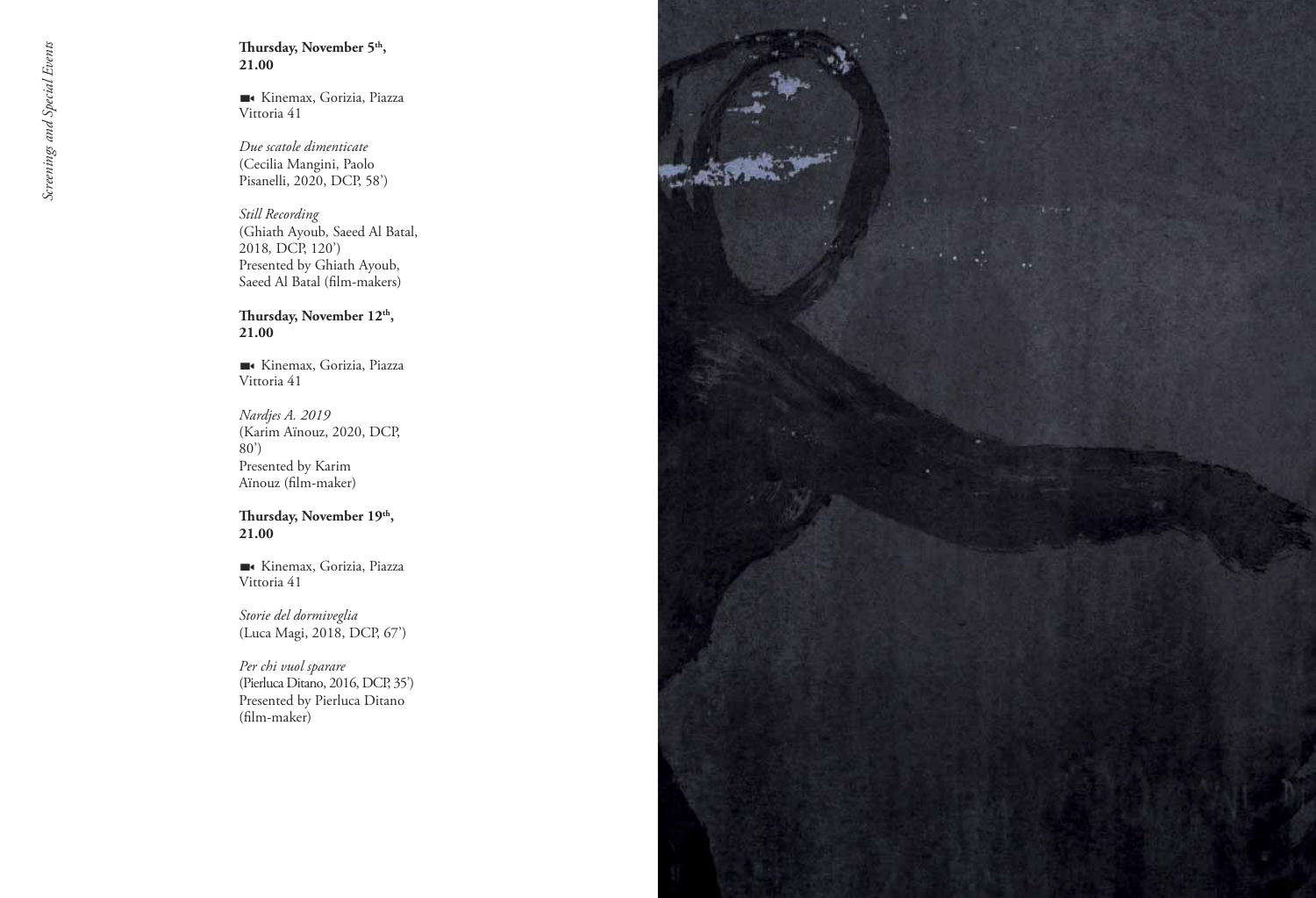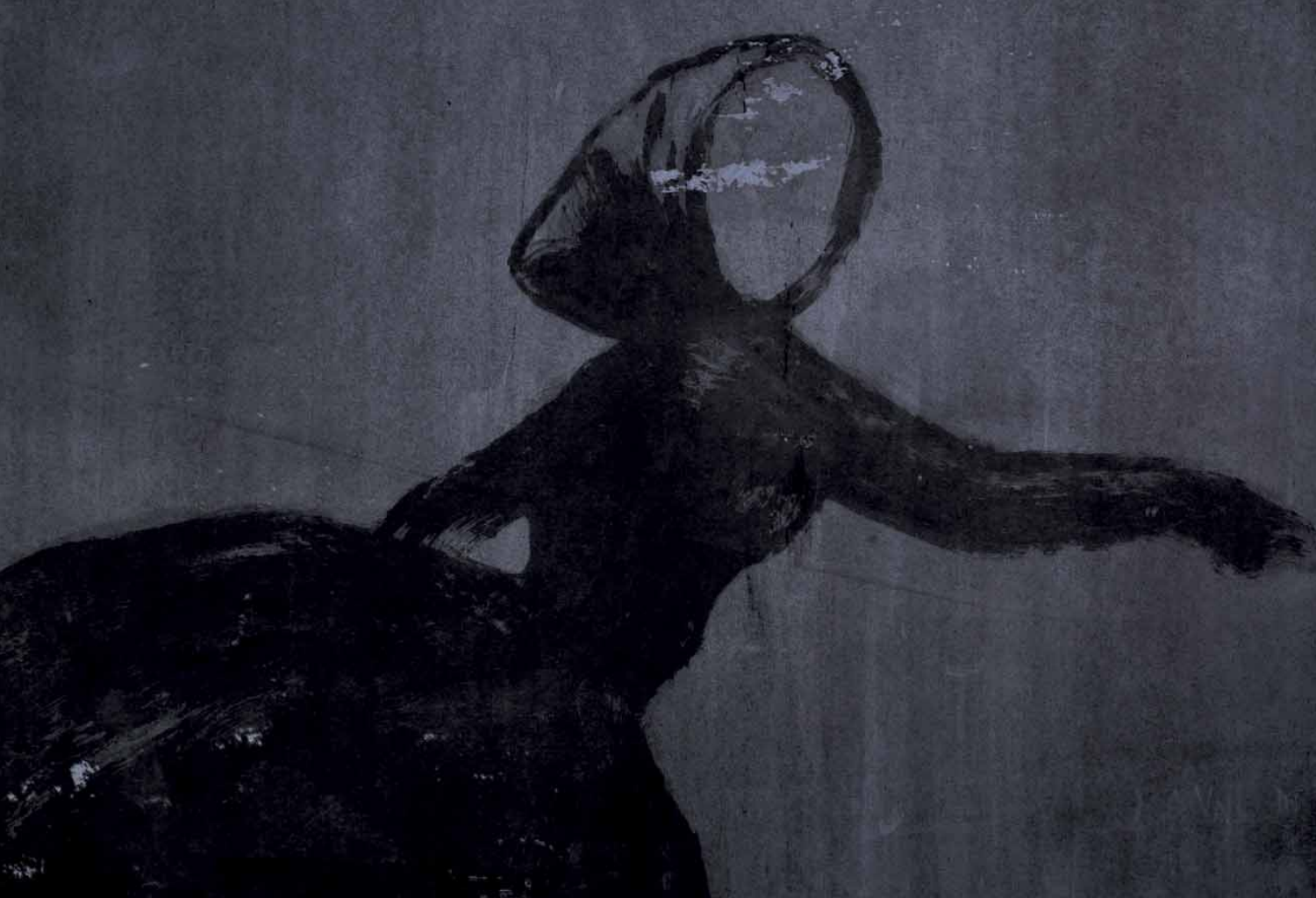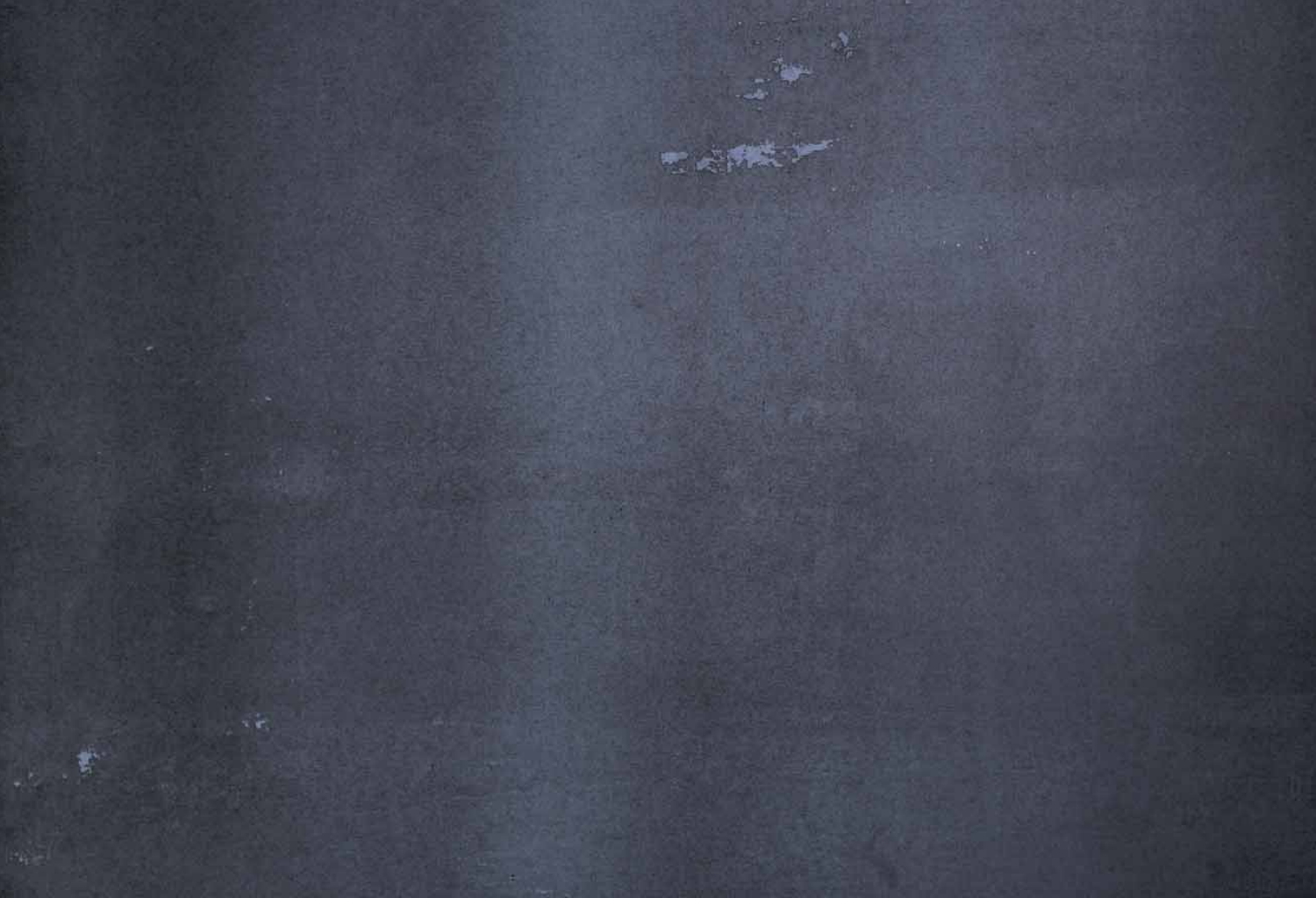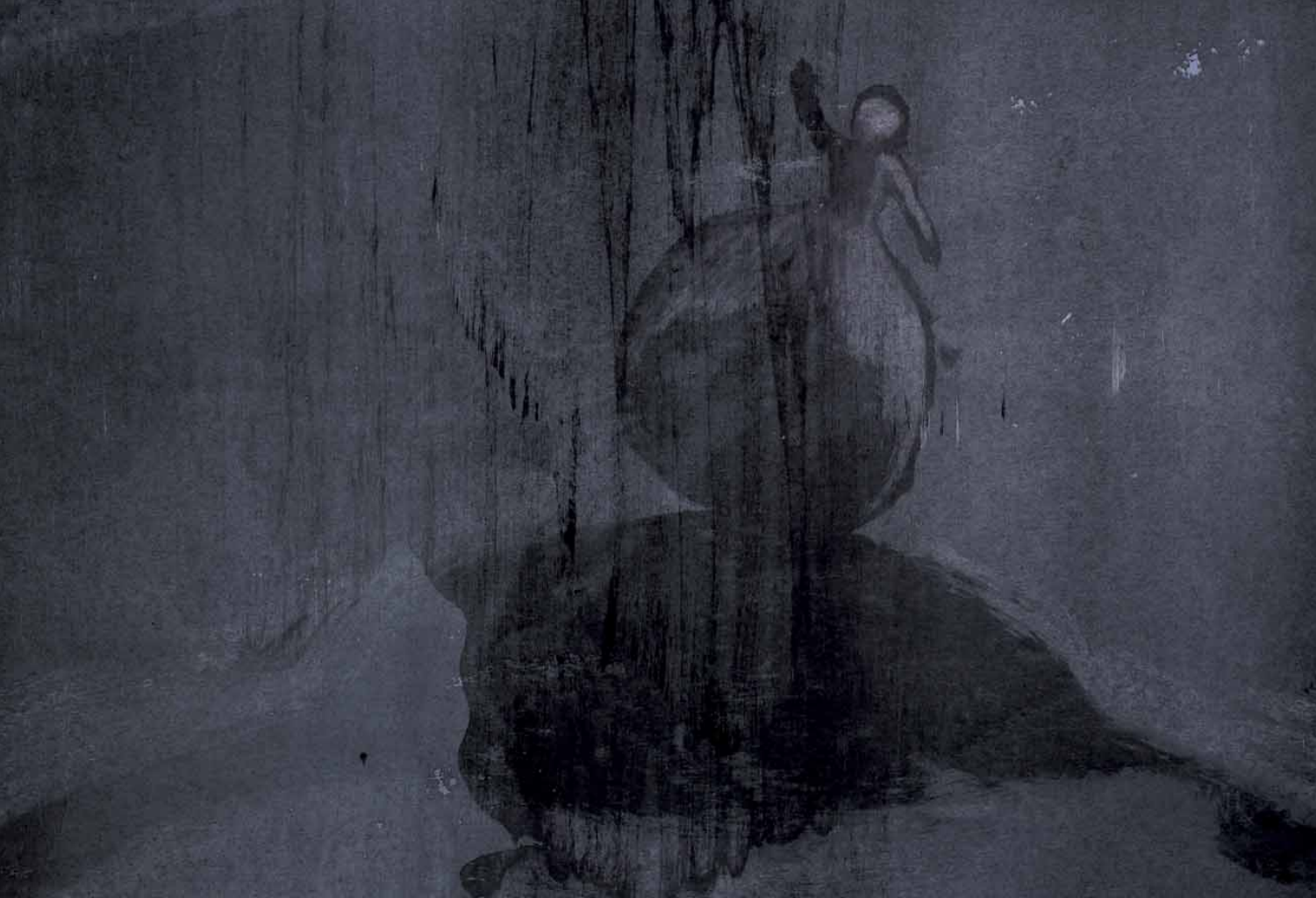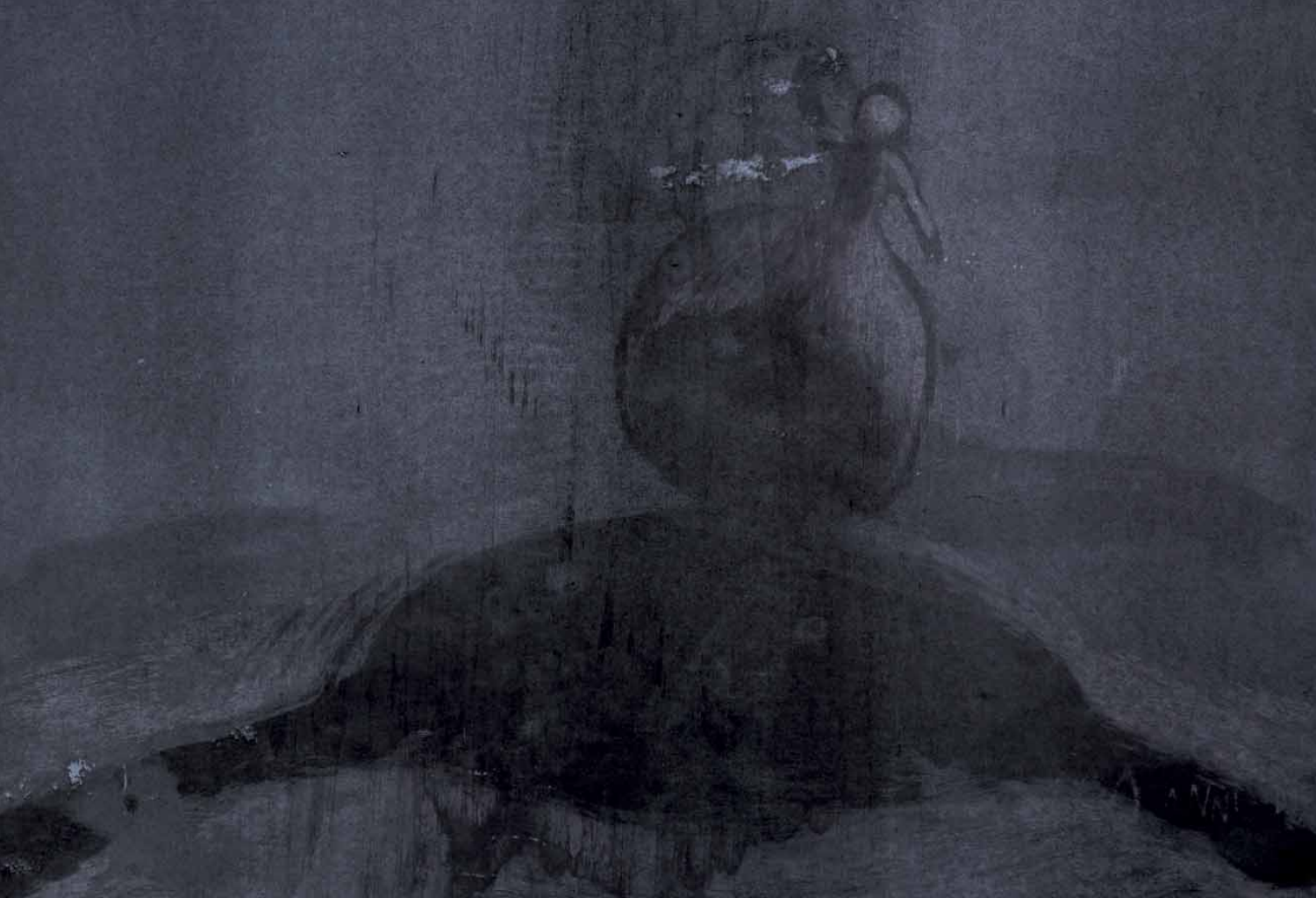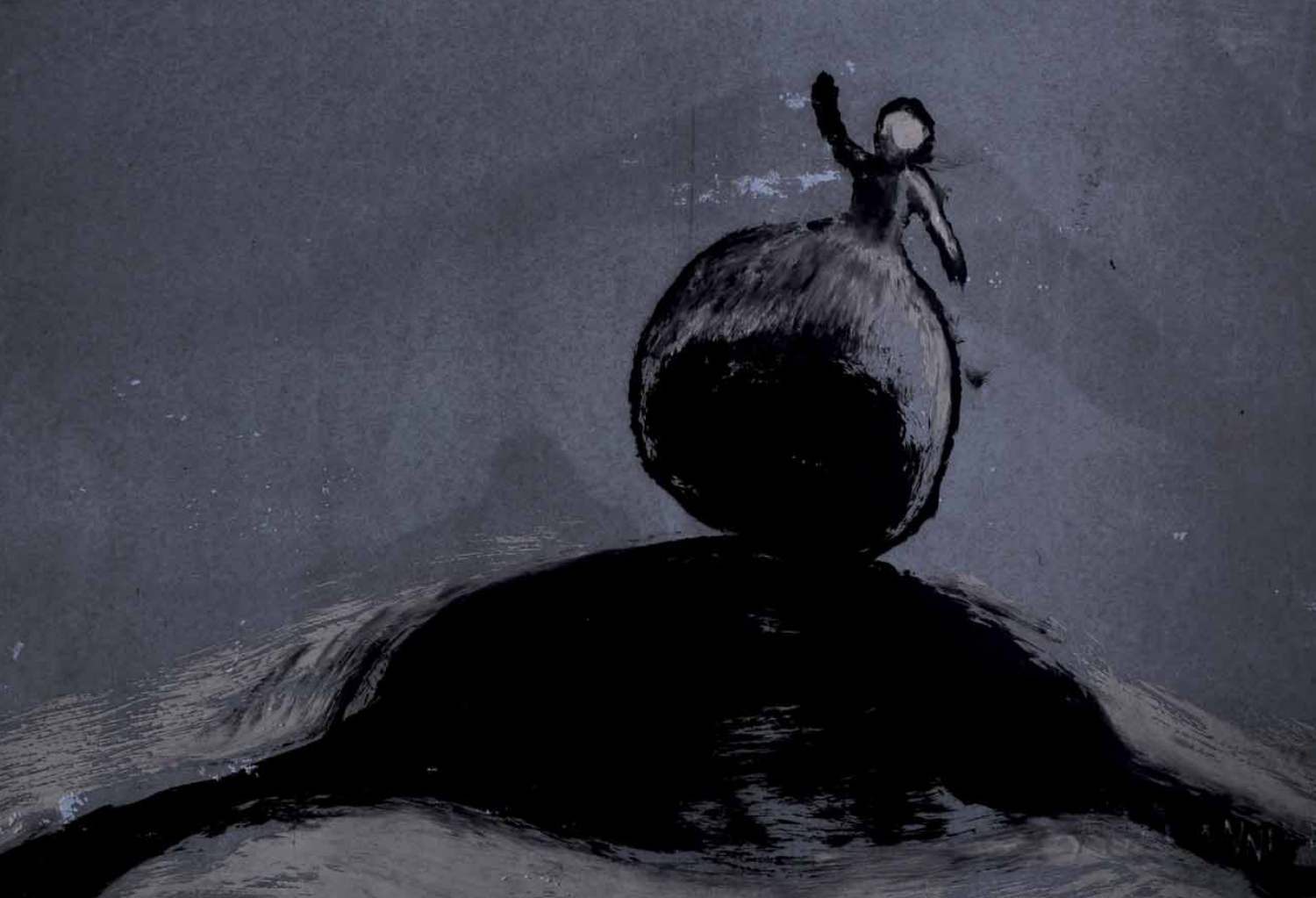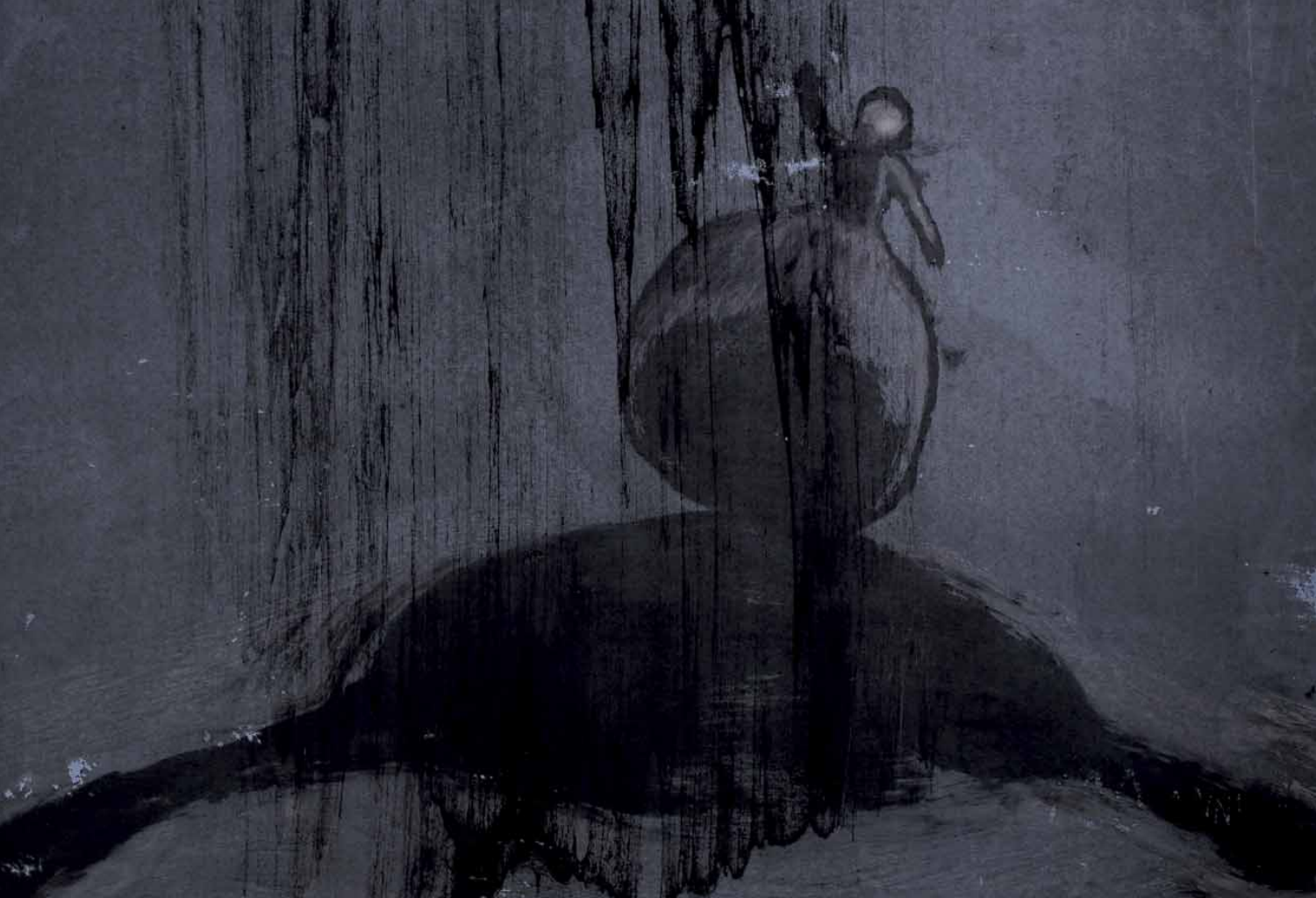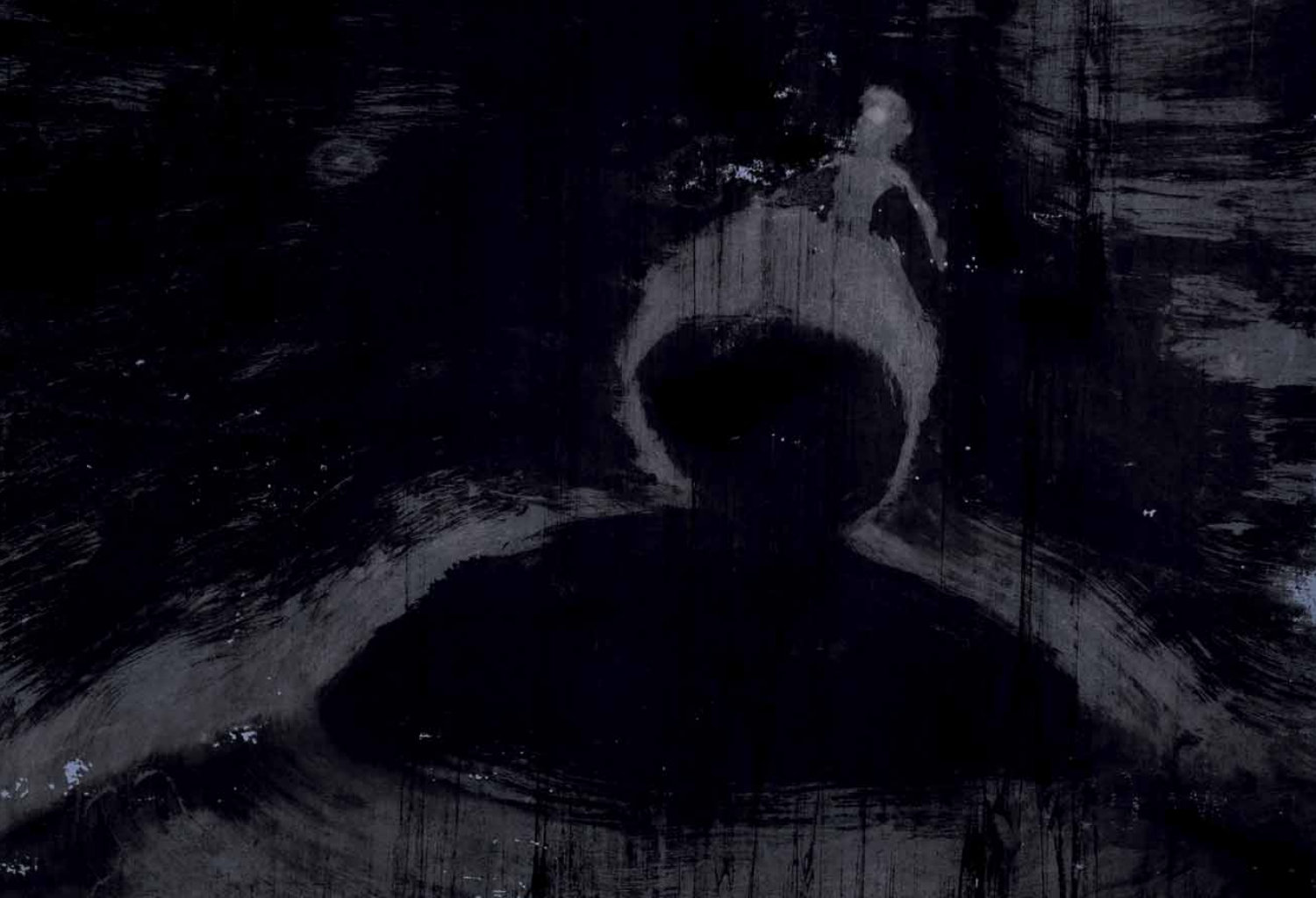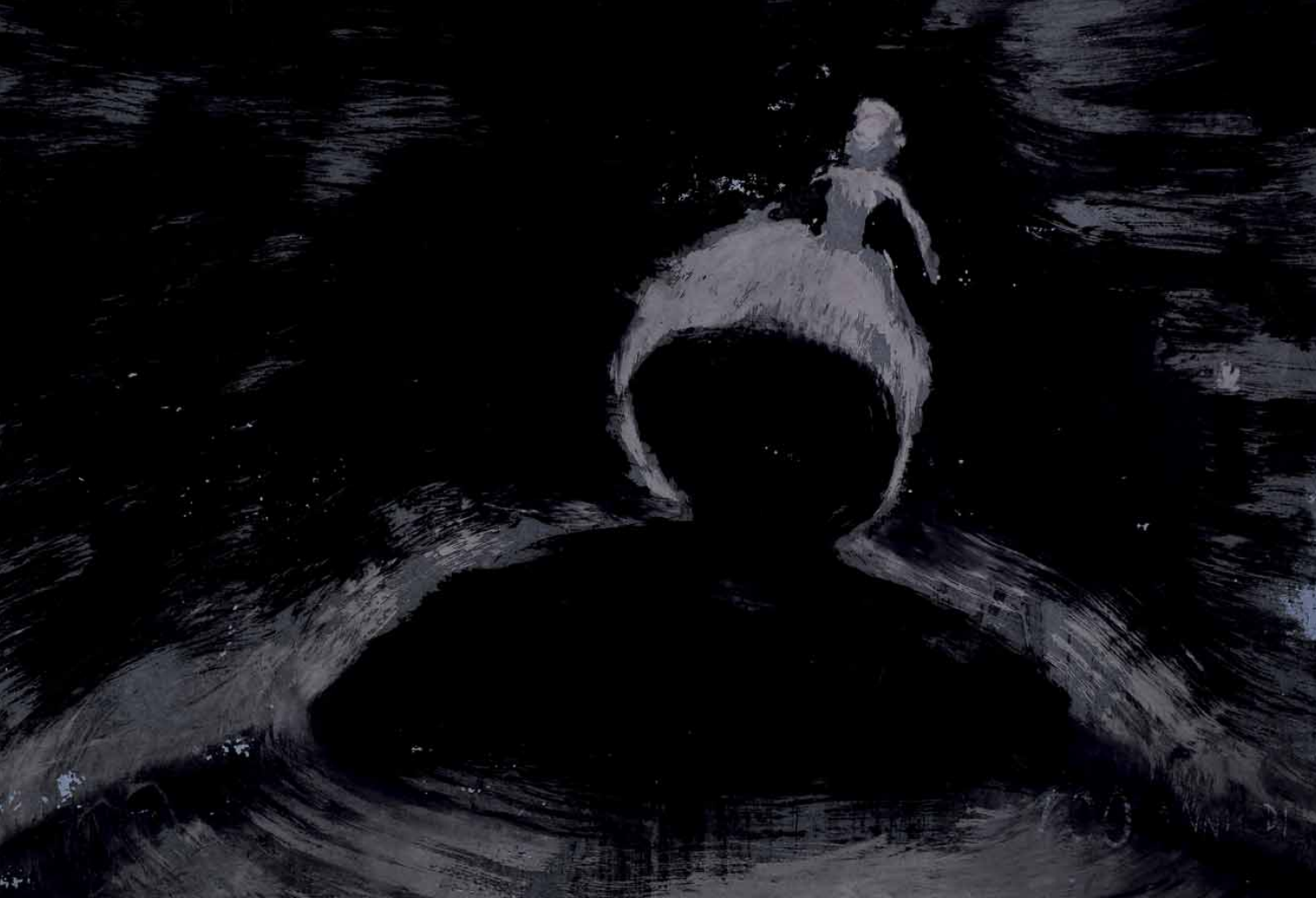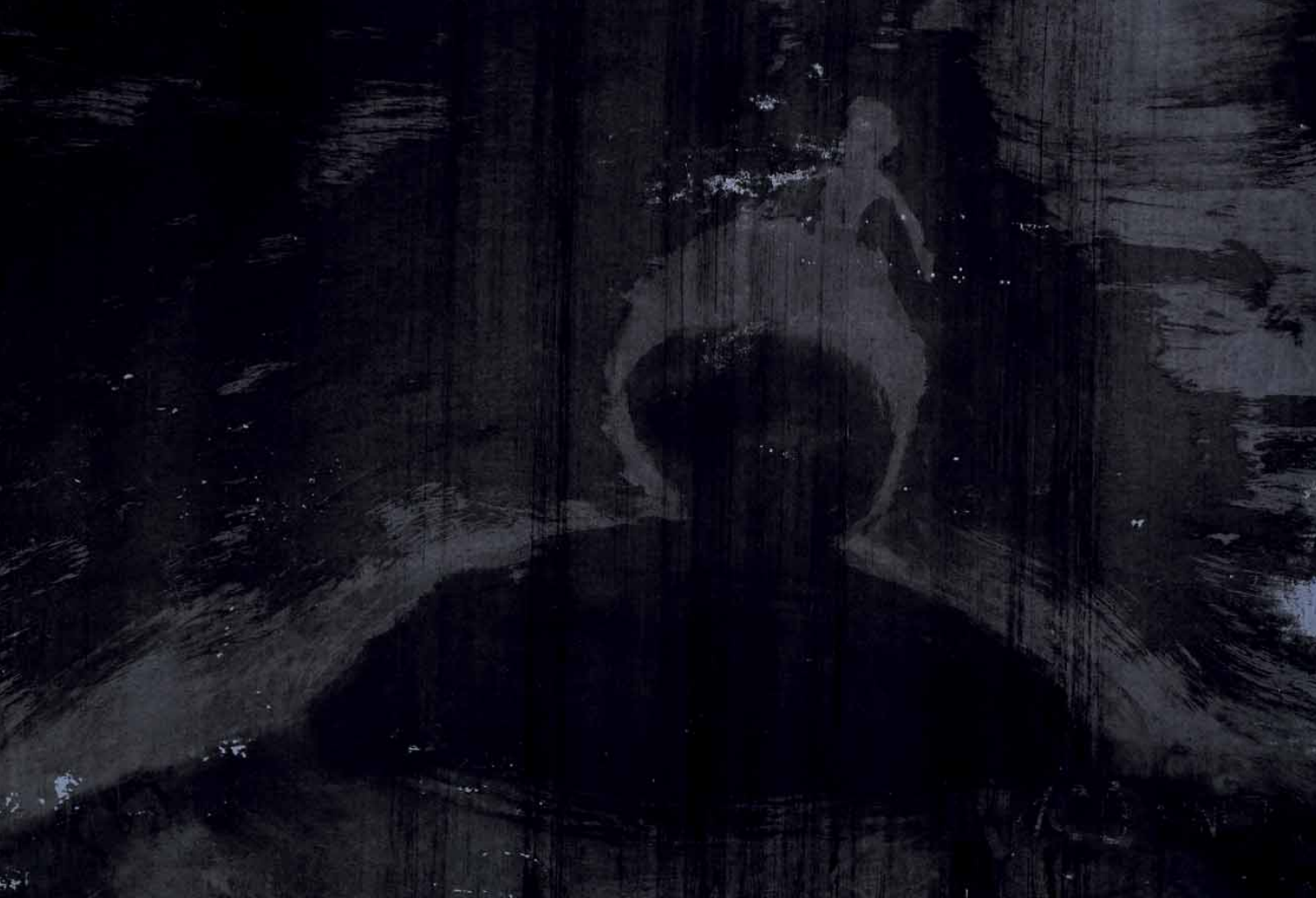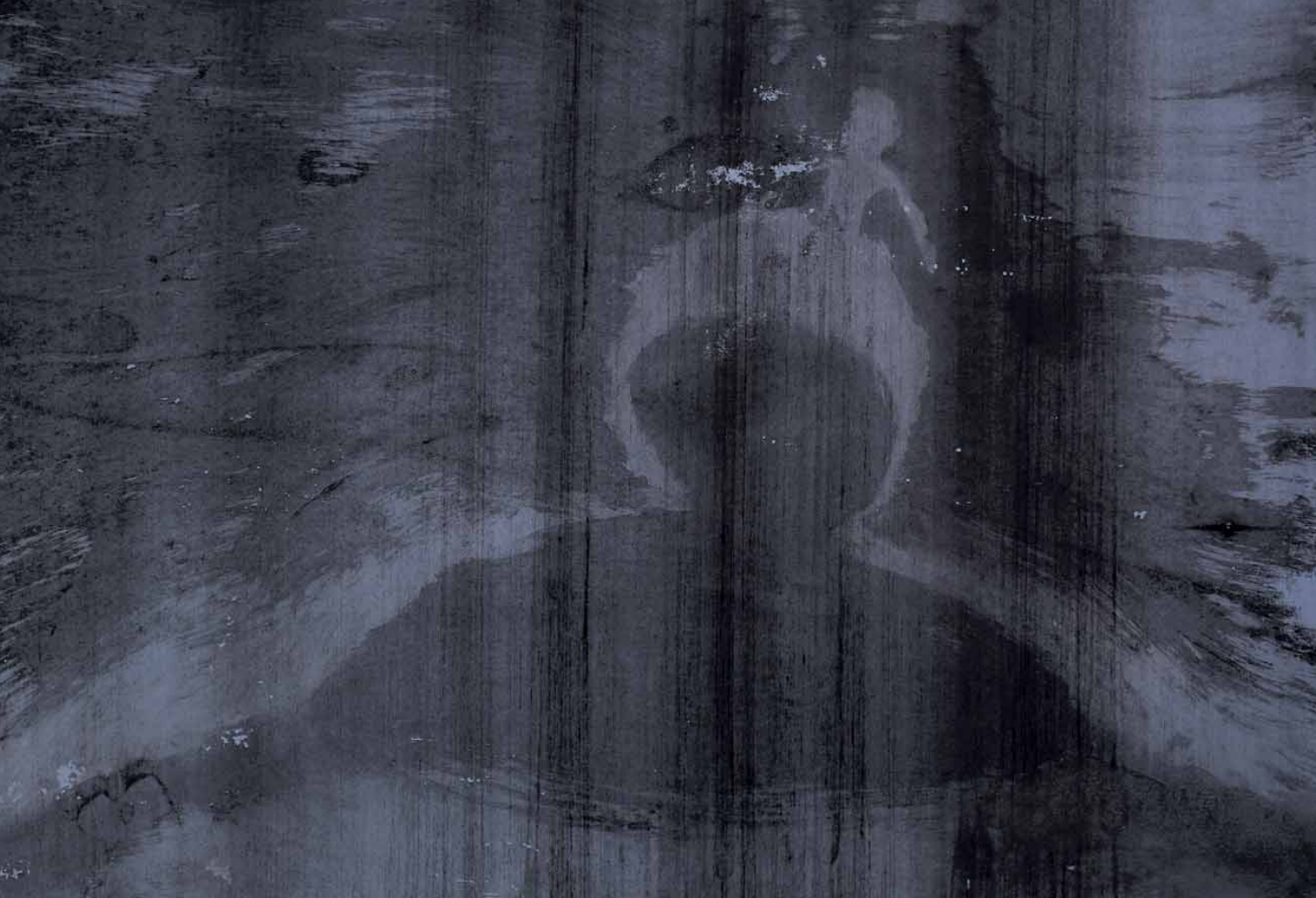